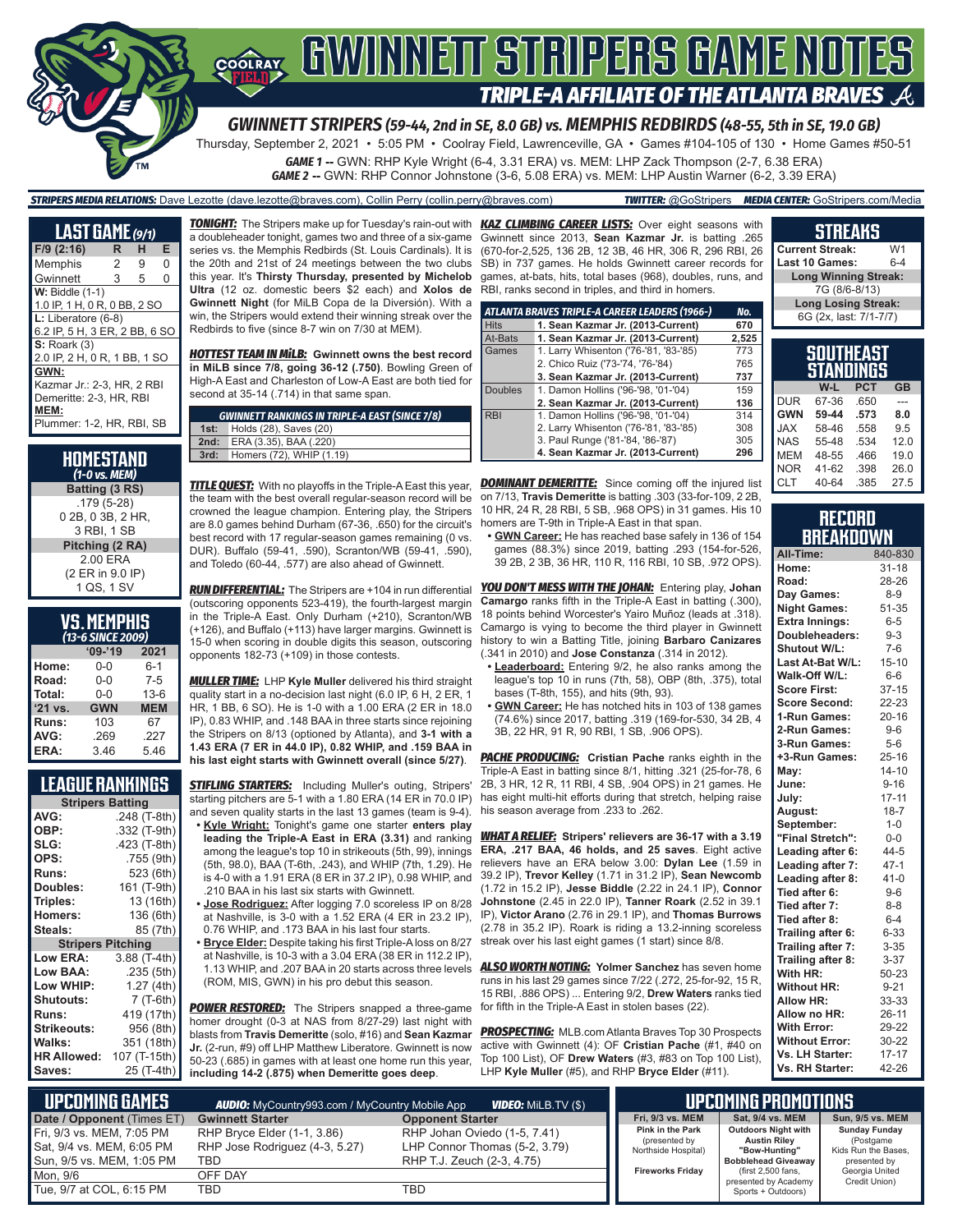

#### *THURSDAY, SEPTEMBER 2, 2021 VS. MEMPHIS*

#### **MANAGER MATT TUIASOSOPO**

**Matt Tuiasosopo** is in his first season as Gwinnett manager and his third season as a coach in the Atlanta Braves organization in 2021. He was named the seventh manager in team history on 3/30/21. Tuiasosopo is both the youngest manager in team history (turned 35 on 5/10) and the first former Gwinnett player to manage the club (hit .221 with 19 HR, 73 RBI in 178 games from 2016-17).

Tuiasosopo made his managerial debut in 2019 with Class-A Rome, leading the club to a 65-74 record and earning Atlanta's Bobby Cox Award for minor league manager of the year. He was set to return to Rome in 2020, but was reassigned to the Braves Alternate Training Site at Coolray Field once the MiLB season was canceled.

| Tuiasosopo's Managerial Career | Games | W-L     | <b>PCT</b> | <b>Plavoffs</b> |
|--------------------------------|-------|---------|------------|-----------------|
| With Gwinnett (1 Season):      | 103   | 59-44   | .573       |                 |
| MiLB Career (2 Seasons):       | 242   | 124-118 | -512       |                 |

*All staff bios available in the 2021 Stripers Media Guide*

|                            | EJECTIONS (4)            |                         |
|----------------------------|--------------------------|-------------------------|
| Player/Coach               | Date/Inning              | <b>Umpire</b>           |
| <b>Ryan Goins</b>          | 5/25 vs. MEM, 7th Inning | <b>HP Clint Vondrak</b> |
| <b>MGR Matt Tuiasosopo</b> | 6/3 vs. JAX, 8th Inning  | <b>HP Alex Tosi</b>     |
| <b>Travis Snider</b>       | 7/30 at MEM, 8th Inning  | HP John Bacon           |
| <b>Ryan Casteel</b>        | 8/17 at LOU, 3rd Inning  | 1B Charlie Ramos        |

|                               |     |                          |                                       |                | TEAM DEFENSE (4TH IN TRIPLE-A EAST)                 |           |           |  |  |  |  |  |
|-------------------------------|-----|--------------------------|---------------------------------------|----------------|-----------------------------------------------------|-----------|-----------|--|--|--|--|--|
| <b>PCT</b>                    | G   | ТC                       | <b>PO</b>                             | A              | Е                                                   | <b>DP</b> | <b>TP</b> |  |  |  |  |  |
| .983                          | 103 | 3668                     | 2677                                  | 929            | 62                                                  | 101       |           |  |  |  |  |  |
| <b>Catchers</b>               |     | <b>SB</b>                | $\mathsf{cs}$                         | <b>ATT</b>     | <b>PCT</b>                                          | <b>PB</b> | W-L       |  |  |  |  |  |
| Casteel, Ryan                 |     | $\overline{4}$           | $\Omega$                              | $\overline{4}$ | .000                                                | 1         | $1 - 2$   |  |  |  |  |  |
| Contreras, William            |     | 17                       | $\Omega$                              | 17             | .000                                                | 4         | $20 - 4$  |  |  |  |  |  |
| d'Arnaud, Travis              |     | 2                        | 2                                     | $\overline{4}$ | .500                                                | U         | $5 - 1$   |  |  |  |  |  |
| Jackson, Alex                 |     | 10                       | $\overline{4}$                        | 14             | .286                                                |           | $11 - 12$ |  |  |  |  |  |
| Lucroy, Jonathan              |     | 18                       | 5                                     | 23             | .217                                                |           | $8 - 15$  |  |  |  |  |  |
| Martinez, Carlos              |     | 3                        | $\Omega$                              | 3              | .000                                                |           | $2 - 1$   |  |  |  |  |  |
| Morales, Jonathan             |     | 13                       | 5                                     | 18             | .278                                                |           | $12-9$    |  |  |  |  |  |
| Total:                        |     | 67                       | 16                                    | 83             | .193                                                | 9         | 59-44     |  |  |  |  |  |
| <b>Outfield Assists (25):</b> |     |                          |                                       |                | Waters (10), Demeritte (5), Ervin (4), Sanchez (2), |           |           |  |  |  |  |  |
|                               |     |                          |                                       |                | Almonte (1), Inciarte (1), Pache (1), Rosario (1)   |           |           |  |  |  |  |  |
| Pitcher Pickoffs (4):         |     |                          | Kingham (2), Y. Lopez (1), Muller (1) |                |                                                     |           |           |  |  |  |  |  |
| <b>Catcher Pickoffs (2):</b>  |     | Casteel (1), Jackson (1) |                                       |                |                                                     |           |           |  |  |  |  |  |

# **STARTS**

|     | <b>By Batting Order</b>                                                                                                                                                                                              |
|-----|----------------------------------------------------------------------------------------------------------------------------------------------------------------------------------------------------------------------|
| 1:  | Waters (68), Pache (20), Inciarte (6), Arcia (5), Almonte (1), Ervin (1), Gore (1),<br>Sanchez (1)                                                                                                                   |
| 2:  | Pache (30), Kipnis (24), Arcia (18), Rosario (11), Goins (8), Demeritte (3), Waters (3),<br>Almonte (1), Camargo (1), Ervin (1), Gore (1), Heredia (1), Sanchez (1)                                                  |
| 3:  | Arcia (49), Camargo (33), d'Arnaud (6), Demeritte (4), Jackson (3), Kipnis (3), Lucroy (3),<br>Contreras (2)                                                                                                         |
| 4:  | Camargo (45), Demeritte (17), Jackson (17), Contreras (5), Kipnis (5), Lucroy (5),<br>Almonte (3), Casteel (3), Rosario (2), Kazmar Jr. (1)                                                                          |
| 5:  | Contreras (24), Lucroy (13), Goins (11), Kipnis (11), Kazmar Jr. (10), Demeritte (9),<br>Almonte (8), Jackson (8), Camargo (3), Sanchez (2), Snider (2), Casteel (1), Ervin (1)                                      |
| 6:  | Goins (23), Kazmar Jr. (13), Casteel (11), Demeritte (10), Ervin (8), Snider (8),<br>Pache (7), Lucroy (5), Sanchez (5), Waters (5), Almonte (4), Contreras (3), Jackson (1)                                         |
| 7:  | Ervin (22), Kazmar Jr. (19), Goins (15), Sanchez (13), Snider (13), Pache (6),<br>Demeritte (5), Casteel (4), Waters (3), Morales (2), Almonte (1)                                                                   |
| 8:  | Sanchez (32), Morales (17), Ervin (13), Kazmar Jr. (12), Snider (8), Goins (7),<br>Gore (6), Casteel (5), Brugman (1), Martinez (1), Unroe (1)                                                                       |
| 9:  | Starting Pitchers (61), Sanchez (12), Morales (11), Ervin (4), Gore (4), Snider (4),<br>Casteel (2), Kazmar Jr. (2), Martinez (2), Unroe (1)                                                                         |
|     | <b>By Position</b>                                                                                                                                                                                                   |
| C:  | Contreras (24), Jackson (23), Lucroy (23), Morales (21), d'Arnaud (6), Casteel (3),<br>Martinez (3)                                                                                                                  |
| 1B: | Camargo (47), Casteel (21), Snider (14), Kazmar Jr. (9), Morales (6), Lucroy (2),<br>Unroe (2), Demeritte (1), Goins (1)                                                                                             |
| 2B: | Kipnis (35), Goins (25), Sanchez (24), Kazmar Jr. (17), Arcia (1), Morales (1)                                                                                                                                       |
| 3B: | Camargo (32), Kazmar Jr. (28), Sanchez (24), Goins (14), Arcia (3), Morales (2)                                                                                                                                      |
| SS: | Arcia (63), Goins (24), Sanchez (14), Camargo (1), Kazmar Jr. (1)                                                                                                                                                    |
| LF: | Waters (32), Ervin (24), Gore (12), Almonte (9), Snider (7), Kipnis (5), Demeritte (5),<br>Arcia (4), Rosario (3), Heredia (1), Sanchez (1)                                                                          |
| CF: | Pache (57), Waters (29), Ervin (6), Rosario (6), Inciarte (5)                                                                                                                                                        |
| RF: | Demeritte (39), Ervin (19), Waters (18), Snider (9), Almonte (8), Pache (4), Sanchez (3),<br>Rosario (2), Camargo (1)                                                                                                |
| DH: | Contreras (10), Jackson (6), Snider (5), Demeritte (3), Kipnis (3), Casteel (2),<br>Kazmar Jr. (2), Pache (2), Rosario (2), Almonte (1), Arcia (1), Brugman (1), Camargo (1),<br>Ervin (1), Inciarte (1), Lucroy (1) |

|               | <b>VS.2021 OPPONENTS</b> |             |              |               |         |             |              |  |  |  |  |  |  |
|---------------|--------------------------|-------------|--------------|---------------|---------|-------------|--------------|--|--|--|--|--|--|
|               | Home                     | <b>Road</b> | <b>Total</b> |               | Home    | <b>Road</b> | <b>Total</b> |  |  |  |  |  |  |
| <b>CLT</b>    | $5 - 1$                  | $11 - 1$    | $16 - 2$     | COL           |         |             |              |  |  |  |  |  |  |
| <b>DUR</b>    | $4 - 2$                  | $1 - 5$     | $5 - 7$      | LOU           | $4 - 2$ | $5-1$       | $9 - 3$      |  |  |  |  |  |  |
| <b>JAX</b>    | $1 - 5$                  | $- - -$     | $1 - 5$      | <b>MW DIV</b> | $4 - 2$ | $5-1$       | $9 - 3$      |  |  |  |  |  |  |
| <b>MEM</b>    | $6 - 1$                  | $7 - 5$     | $13-6$       |               |         |             |              |  |  |  |  |  |  |
| <b>NAS</b>    | $6-6$                    | $3-9$       | $9 - 15$     |               |         |             |              |  |  |  |  |  |  |
| <b>NOR</b>    | $5-1$                    | 1-5         | $6-6$        |               |         |             |              |  |  |  |  |  |  |
| <b>SE DIV</b> | $27 - 16$                | 23-25       | 50-41        |               |         |             |              |  |  |  |  |  |  |

### **LAST AT-BAT WINS** *(15)*

The Stripers are 15-10 (.600) in games decided in the last at-bat in 2021.

| Date/Opponent        | <b>Score</b> | Game-Winning Play (*=Walk-Off)           |
|----------------------|--------------|------------------------------------------|
| 5/4 at Charlotte     | 10-9 (12th)  | Almonte scores on E4 (Reynolds)          |
| 5/9 at Charlotte     | 12-9 (10th)  | Camargo RBI single                       |
| 5/14 vs. Louisville  | $2-1$ (8th)  | Arcia solo HR                            |
| 5/16 vs. Louisville  | $5-4$ (9th)  | Arcia walk-off solo HR*                  |
| 5/25 vs. Memphis     | $2-1$ (9th)  | Kazmar walk-off single*                  |
| 6/9-G2 at Memphis    | $3-1$ (8th)  | Waters RBI single                        |
| 6/18 vs. Nashville   | 8-7 (10th)   | Arcia scores on E4 (Hiura on Lucroy FC)* |
| 6/30 at Durham       | $2-1$ (9th)  | Pache RBI single                         |
| 7/18 at Charlotte    | 13-12 (9th)  | Contreras RBI double                     |
| 8/1 at Memphis       | $4-2$ (9th)  | Ervin RBI single                         |
| 8/6 vs. Charlotte    | 4-3 (11th)   | Morales walk-off single*                 |
| 8/8-G1 vs. Charlotte | $4-3(7th)$   | d'Arnaud walk-off single*                |
| 8/11-G1 vs. Durham   | $4-3$ (7th)  | Pache walk-off single*                   |
| 8/24 at Nashville    | $3-1$ (9th)  | Rosario solo HR                          |
| 8/25 at Nashville    | 5-4 (10th)   | Contreras RBI single                     |
|                      |              |                                          |

# **GWINNETT PLAYERS USED** *(58 IN 2021)*

**Pitchers (33)** Anderson, Ian Arano, Victor Biddle, Jesse Bradford, Chasen Burrows, Thomas Chavez, Jesse Davidson, Tucker De La Cruz, Jasseel *Edwards Jr., Carl* Elder, Bryce Flaa, Jay *Greene, Shane*  Hernandez, Daysbel *Horacek, Mitch* Johnstone, Connor *Jones, Nate* Kelley, Trevor Kingham, Nolan Lee, Dylan Lopez, Yoan Martin, Chris Minter, A.J. Muller, Kyle Newcomb, Sean Roark, Tanner Rodriguez, Jose Santana, Edgar *Tice,Ty* Toussaint, Touki Webb, Jacob *Wilson, Bryse* Wright, Kyle Ynoa, Huascar

*Almonte, Abraham* Arcia, Orlando *Brugman, Jaycob* Camargo, Johan Casteel, Ryan Contreras, William d'Arnaud, Travis Demeritte, Travis Ervin, Phillip Goins, Ryan Gore, Terrance Heredia, Guillermo *Inciarte, Ender Jackson, Alex* Kazmar Jr., Sean Kipnis, Jason

*Lucroy, Jonathan* Martinez, Carlos Morales, Jonathan Pache, Cristian Rosario, Eddie Sanchez, Yolmer Snider, Travis Unroe, Riley Waters, Drew

*Italics = Player no longer in Braves organization*

#### **BASS-LANTA**

OF Abraham Almonte RHP Ian Anderson INF/OF Orlando Arcia LHP Jesse Biddle INF Johan Camargo RHP Jesse Chavez C William Contreras C Travis d'Arnaud LHP Tucker Davidson RHP Carl Edwards Jr. RHP Jay Flaa

**31 players have played for both Gwinnett and Atlanta in 2021:** RHP Shane Greene OF Guillermo Heredia OF Ender Inciarte C Alex Jackson RHP Nate Jones INF Sean Kazmar Jr. C Jonathan Lucroy RHP Chris Martin LHP A.J. Minter LHP Kyle Muller (Debut) LHP Sean Newcomb

OF Cristian Pache OF Eddie Rosario RHP Edgar Santana RHP Ty Tice RHP Touki Toussaint RHP Jacob Webb RHP Bryse Wilson RHP Kyle Wright RHP Huascar Ynoa

## **ATLANTA BRAVES REHAB ASSIGNMENTS** *(10 IN 2021)*

**Player Injury (IL Date)** 

RHP Chris Martin RT Shoulder Inflammation (4/7) 5/5-5/11<br>OF Ender Inciarte Strained LT Hamstring (4/17) 5/6-5/12 OF Ender Inciarte Strained LT Hamstring (4/17)<br>OF Guillermo Heredia RT Hamstring Inflammation (5) RT Hamstring Inflammation (5/1) 5/14 C Alex Jackson Strained LT Hamstring (5/2) 5/21-6/9, 6/30-7/20 OF Cristian Pache RT Hamstring Inflammation (5/14) 5/29-6/1<br>RHP Touki Toussaint RT Shoulder Strain (3/26) 6/22-7/15 RHP Touki Toussaint RT Shoulder Strain (3/26) 6/22-7/15<br>C. Travis d'Arnaud C. Torn LT Thumb Ligament (5/2) 6/10-8/10 Torn LT Thumb Ligament (5/2) RHP Ian Anderson RT Shoulder Inflammation (7/16) 8/5-8/28<br>RHP Huascar Ynoa Fractured RT Hand (5/17) 8/6-8/16 RHP Huascar Ynoa Fractured RT Hand (5/17) 8/6-8/16 RT Abdominal Strain (7/7)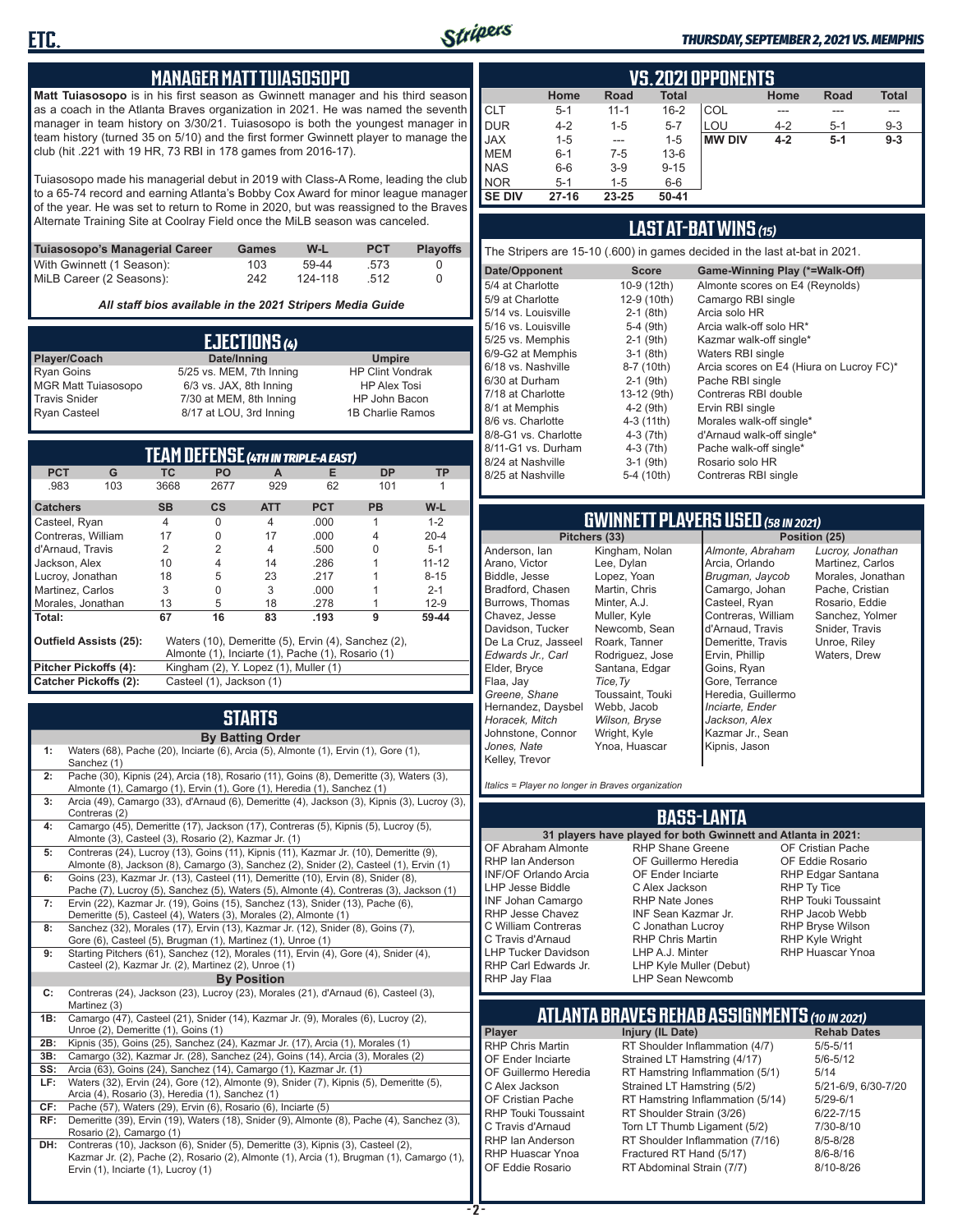## **G1 STARTING PITCHER**



**ON BRAVES 40-MAN ROSTER**

#### *THURSDAY, SEPTEMBER 2, 2021 VS. MEMPHIS*

# **30****KYLE WRIGHT**

|      |     | <u>tus bible white in</u>                            | <b>BIO ON PAGE 105 OF MEDIA GUIDE</b>                                        |
|------|-----|------------------------------------------------------|------------------------------------------------------------------------------|
| B/T: | R/R | <b>BORN:</b> 10/2/95 in Huntsville, Alabama (Age 25) |                                                                              |
| HT:  | 6-4 |                                                      | <b>ACQUIRED:</b> Braves' 1st round pick (5th overall) in 2017 June draft out |
| WT:  | 215 | of Vanderbilt University (Nashville, TN)             |                                                                              |

*TONIGHT'S START:* Wright makes his 19th Triple-A start of the year in game one of a doubleheader vs. Memphis ... It is his 47th career game (44th start) with Gwinnett since 2018 (19-9, 3.62 ERA, .237 BAA) ... **He is 4-0 with a 1.91 ERA (8 ER in 37.2 IP) and .210 BAA (30 H, 7 BB, 40 SO) in his last six starts** ... At Coolray Field, is a career 8-5 with a 3.43 ERA and .219 BAA in 22 games (20 starts).

*LEADERBOARD:* Entering play, Wright ranks among the Triple-A East top 10 in ERA (1st, 3.31), CG (T-1st, 1), SHO (T-1st, 1), starts (T-3rd, 18), strikeouts (5th, 99), innings (5th, 98.0), BAA (T-6th, .243), and WHIP (7th, 1.29).

*2021 WITH GWINNETT:* In his first start on 5/5 at Charlotte, suffered his first Triple-A loss since 6/9/19 vs. Durham (was 8-0 with a 2.57 ERA in 12 starts from 6/14/19- 8/31/19) ... Started the Home Opener on 5/11 vs. Louisville (loss, 5.0 IP, 6 H, 3 ER, 2 BB, 5 SO) ... Pitched 11.0 scoreless innings over back-to-back starts vs. Memphis (10 H, 3 BB, 7 SO) from 5/25-5/30 ... On 7/8-G2 vs. Nashville, notched the first complete game and shutout of his professional career (7.0 IP, 1 H, 0 R in 6-0 win) ... On 7/27 at Memphis, tied his career high with 8.0 IP (4 H, 0 R, 2 BB, 5 SO in 1-0 win).

*2021 WITH ATLANTA:* Recalled twice, on 4/16 from the Alternate Training Site (started on 4/16 at the Chicago Cubs) and 6/22 from Gwinnett (started on 6/23 at the New York Mets) ... In two starts, is 0-1 with a 9.95 ERA and .292 BAA.

*2020 SEASON:* Made Atlanta's Opening Day roster for the second time in his career ... Went 2-4 with a 5.21 ERA, .243 BAA, and three quality starts in eight outings ... Made two starts for the Braves in the MLB Postseason, going 1-1 with a 9.45 ERA ... Won his first playoff start in Game 3 of the NLDS at Miami (6.0 IP, 3 H, 0 R, 2 BB, 7 SO in series-clinching 7-0 win) ... Also started Game 3 of the NLCS vs. the Los Angeles Dodgers (loss, 0.2 IP, 5 H, 7 ER, 2 BB, 0 SO, 2 HR in 15-3 loss).

*CAREER HIGHLIGHTS:* **2018:** MLB Futures Game selection (8-9, 3.46 ERA, .230 BAA in 27G between Double-A Mississippi and Gwinnett) ... Made his MLB debut with Atlanta (0-0, 4.50 ERA, .182 BAA in 4G) ... **2019:** Led the International League in wins with Gwinnett (11-4, 4.17 ERA in 21 starts) ... Went 0-3 with an 8.69 ERA in seven games (4 starts) with Atlanta.

| <b>WRIGHT'S OVERALL STATS</b> |                                                                                                  |         |      |       |    |     |     |      |      |  |  |  |  |
|-------------------------------|--------------------------------------------------------------------------------------------------|---------|------|-------|----|-----|-----|------|------|--|--|--|--|
| Year                          | <b>WHIP</b><br>G/GS<br><b>HR</b><br>$W-L$<br><b>ERA</b><br><b>BB</b><br><b>BAA</b><br>so<br>Team |         |      |       |    |     |     |      |      |  |  |  |  |
| 12021                         | ATLANTA (MLB)                                                                                    | $0 - 1$ | 9.95 | 2/2   |    | 5   | 6   | .292 | 1.89 |  |  |  |  |
|                               | Gwinnett (AAA)                                                                                   | $6 - 4$ | 3.31 | 18/18 |    | 35  | 99  | .243 | 1.29 |  |  |  |  |
| MiLB Career:                  |                                                                                                  | 25-18   | 3.60 | 75/72 | 29 | 127 | 366 | .238 | 1.24 |  |  |  |  |
| MLB Career:                   |                                                                                                  | $2 - 8$ | 6.56 | 21/14 | 15 | 48  | 59  | .260 | 1.69 |  |  |  |  |

| <b>WRIGHT'S 2021 SPLITS (WITH GWINNETT)</b> |                     |                  |                       |  |  |  |  |  |  |  |  |
|---------------------------------------------|---------------------|------------------|-----------------------|--|--|--|--|--|--|--|--|
| Home:                                       | 3-2, 2.54 ERA (9G)  | Road:            | 3-2, 4.10 ERA (9G)    |  |  |  |  |  |  |  |  |
|                                             | 1-1, 2.38 ERA (4G)  | Night:           | 5-3, 3.58 ERA (14G)   |  |  |  |  |  |  |  |  |
|                                             | 6-4, 3.31 ERA (18G) | <b>Reliever:</b> | $0-0, - -$ ERA $(0G)$ |  |  |  |  |  |  |  |  |
| Day:<br>Starter:<br>Vs. LHB:                | .247 BAA, 6 HR      | Vs. RHB:         | .240 BAA, 2 HR        |  |  |  |  |  |  |  |  |

|                                                                                      | <b>WRIGHT VS. MEMPHIS</b> |      |   |    |      |    |  |  |  |    |  |  |  |
|--------------------------------------------------------------------------------------|---------------------------|------|---|----|------|----|--|--|--|----|--|--|--|
| W-L<br><b>ERA</b><br>ER<br><b>HR</b><br><b>BB</b><br><b>GS</b><br>н<br>SO<br>G<br>ΙP |                           |      |   |    |      |    |  |  |  |    |  |  |  |
| 2021:                                                                                | $2-0$                     | 0.68 |   | -5 | 26.2 | 19 |  |  |  | 25 |  |  |  |
| Career:                                                                              | $2 - 0$                   | 0.68 | 5 | -5 | 26.2 | 19 |  |  |  |    |  |  |  |

| <b>WRIGHT'S HIGHS &amp; LOWS</b>       |                           |                                     |  |  |  |  |  |  |  |  |  |
|----------------------------------------|---------------------------|-------------------------------------|--|--|--|--|--|--|--|--|--|
| Career (MiLB and MLB)<br><b>Season</b> |                           |                                     |  |  |  |  |  |  |  |  |  |
| l IP:                                  | 8.0 (7/27 at MEM)         | 8.0 (2x, last: 7/27/21, GWN at MEM) |  |  |  |  |  |  |  |  |  |
| Iso:                                   | 11 (8/1 at MEM)           | 13 (6/26/18, MIS vs. JAX)           |  |  |  |  |  |  |  |  |  |
| <b>IBB:</b>                            | 6 (7/1 at DUR)            | 6 (2x, last: 7/1/21, GWN at DUR)    |  |  |  |  |  |  |  |  |  |
| IH:                                    | 8 (2x, last: 7/15 at CLT) | 10 (8/19/19, GWN at NOR)            |  |  |  |  |  |  |  |  |  |
| <b>IER:</b>                            | 6 (7/15 at CLT)           | 8 (4/28/19, GWN vs. TOL)            |  |  |  |  |  |  |  |  |  |
| Low-Hit CG:                            | No 9.0 IP CG              | No 9.0 IP CG                        |  |  |  |  |  |  |  |  |  |
| Low-ER CG:                             | No 9.0 IP CG              | No 9.0 IP CG                        |  |  |  |  |  |  |  |  |  |

| <b>WRIGHT AT THE PLATE</b>                                   |      |    |   |    |  |   |   |  |   |    |  |  |
|--------------------------------------------------------------|------|----|---|----|--|---|---|--|---|----|--|--|
| AVG.<br><b>HR</b><br><b>RBI</b><br>3B<br>ВB<br>ΔR<br>2B<br>R |      |    |   |    |  |   |   |  |   |    |  |  |
| 2021 w/ATL:                                                  | .333 |    |   |    |  |   |   |  |   |    |  |  |
| 2021 w/GWN:                                                  | .261 | 23 |   |    |  |   |   |  |   |    |  |  |
| MiLB Career:                                                 | .241 | 58 | 6 | 14 |  | 2 | U |  | 5 | 32 |  |  |
| MLB Career:                                                  | 111  |    |   |    |  |   |   |  |   |    |  |  |

|            | <b>WRIGHT'S 2021 STARTS (ALL LEVELS)</b> |               |     |   |          |                |           |                |           |       |                       |              |                                                  |
|------------|------------------------------------------|---------------|-----|---|----------|----------------|-----------|----------------|-----------|-------|-----------------------|--------------|--------------------------------------------------|
| Team       | Date/Opp.                                | <b>Result</b> | IP  | н | R        | <b>ER</b>      | <b>HR</b> | <b>BB</b>      | <b>SO</b> | NP-S  | Opp. Starter          | <b>Final</b> | <b>Notes</b>                                     |
| ATL        | 4/16 at CHC                              | <b>ND</b>     | 4.1 | 3 | 2        |                |           |                | 5         | 78-46 | <b>Zach Davies</b>    | W. 5-2       | Hit four batters (including Javier Baez twice).  |
| GWN        | 5/5 at CLT                               | L. 0-1        | 5.0 | 8 | 4        | 3              | $\Omega$  |                | 8         | 83-55 | Jonathan Stiever      | $L.6-9$      | First Triple-A loss since 6/9/19 vs. Durham.     |
| GWN        | 5/11 vs. LOU                             | L. 0-2        | 5.0 | 6 | 3        | 3              | $\Omega$  |                | 5         | 89-56 | Ashton Goudeau        | L, 0-4       | All three runs were allowed in first inning.     |
| GWN        | 5/18 at NAS                              | <b>ND</b>     | 4.2 |   | 5        | 5              |           | $\overline{2}$ | 4         | 93-53 | Aaron Ashby           | $L.8-9$      | Gwinnett led 6-5 when he exited.                 |
| GWN        | 5/25 vs. MEM                             | <b>ND</b>     | 5.0 | 4 | $\Omega$ | $\Omega$       | $\Omega$  |                | 4         | 88-55 | Angel Rondón          | W. 2-1       | Gwinnett won on walk-off single by Kazmar Jr.    |
| <b>GWN</b> | 5/30 vs. MEM                             | W. 1-2        | 6.0 | 6 | $\Omega$ | $\Omega$       | $\Omega$  | $\overline{2}$ | 3         | 78-48 | Angel Rondón          | W, 5-0       | First back-to-back scoreless starts in Triple-A. |
| <b>GWN</b> | $6/5$ vs. JAX                            | <b>ND</b>     | 6.0 |   | 5        | 4              | 2         |                |           | 94-61 | Jordan Holloway       | $L, 5-8$     | Both HR allowed in four-run third inning.        |
| GWN        | 6/11 at MEM                              | <b>ND</b>     | 1.2 |   |          | $\Omega$       | 0         | 3              | 2         | 59-29 | <b>Connor Thomas</b>  | L. 3-4       | Shortest Triple-A start since 4/28/19 vs. TOL.   |
| GWN        | 6/17 vs. NAS                             | <b>ND</b>     | 5.0 | 6 |          |                | $\Omega$  | 4              | 5         | 87-47 | <b>Bowden Francis</b> | $L. 2-3$     | Most walks allowed since 8/14/20 at MIA (6).     |
| <b>ATL</b> | 6/23 at NYM                              | L. 0-1        | 2.0 | 4 | 5        | 5              |           | 3              |           | 55-29 | <b>Tylor Megill</b>   | $L.3 - 7$    | Three of four hits allowed went for extra bases. |
| GWN        | 7/1 at DUR                               | L. 1-3        | 6.0 | 3 | 4        | 4              |           | 6              | 5         | 84-42 | <b>Dietrich Enns</b>  | L, 1-6       | Three of four ER on Brett Sullivan HR in 3rd.    |
| GWN        | 7/8-G2 vs. NAS                           | W. 2-3        | 7.0 |   | $\Omega$ | $\Omega$       | $\Omega$  |                | 6         | 86-53 | <b>Blaine Hardy</b>   | W. 6-0       | First career CG SHO in 78th professional start.  |
| GWN        | 7/15 at CLT                              | <b>ND</b>     | 3.0 | 8 | 6        | 6              |           |                | 5         | 71-46 | Jonathan Stiever      | W, 11-10     | Charlotte led 6-3 when he exited.                |
| GWN        | 7/21 vs. NOR                             | $L. 2-4$      | 6.0 | 4 | 2        | 2              |           | 3              | 5         | 95-57 | Konner Wade           | $L, 1-2$     | Winning run scored on a wild pitch in sixth.     |
| GWN        | 7/27 at MEM                              | W. 3-4        | 8.0 | 4 | $\Omega$ | $\Omega$       | 0         | $\overline{2}$ | 5         | 99-63 | Jack Flaherty         | W, 1-0       | Tied career-high in IP (7/25/18, MIS vs. MOB).   |
| <b>GWN</b> | 8/1 at MEM                               | <b>ND</b>     | 6.0 | 4 | 2        | 2              |           | $\Omega$       | 11        | 91-65 | Jack Flaherty         | W. 4-2       | First 11 strikeout start since 8/19/19 at NOR.   |
| <b>GWN</b> | 8/8 vs. CLT                              | <b>ND</b>     | 4.2 | 6 | 3        | $\mathfrak{p}$ |           | 3              | 6         | 97-62 | <b>Tanner Banks</b>   | W. 4-3       | Allowed tying 2R homer to Mikie Mahtook.         |
| GWN        | 8/13 vs. DUR                             | W. 4-4        | 5.0 | 6 | 3        | 2              | 0         |                | 5         | 97-62 | Brent Honeywell Jr.   | W. 6-4       | Three of six hits allowed went for extra-bases.  |
| <b>GWN</b> | 8/19 at LOU                              | W. 5-4        | 7.0 | 6 |          |                | $\Omega$  |                | 5         | 86-57 | Bo Takahashi          | W. 8-1       | Improved to 3-0 when pitching 7.0-plus in '21.   |
| <b>GWN</b> | 8/26 at NAS                              | W, 6-4        | 7.0 | 4 |          |                | $\Omega$  | U              | 8         | 89-63 | Josh Lindblom         | W. 2-1       | First three-start win streak since 6/28-7/12/19. |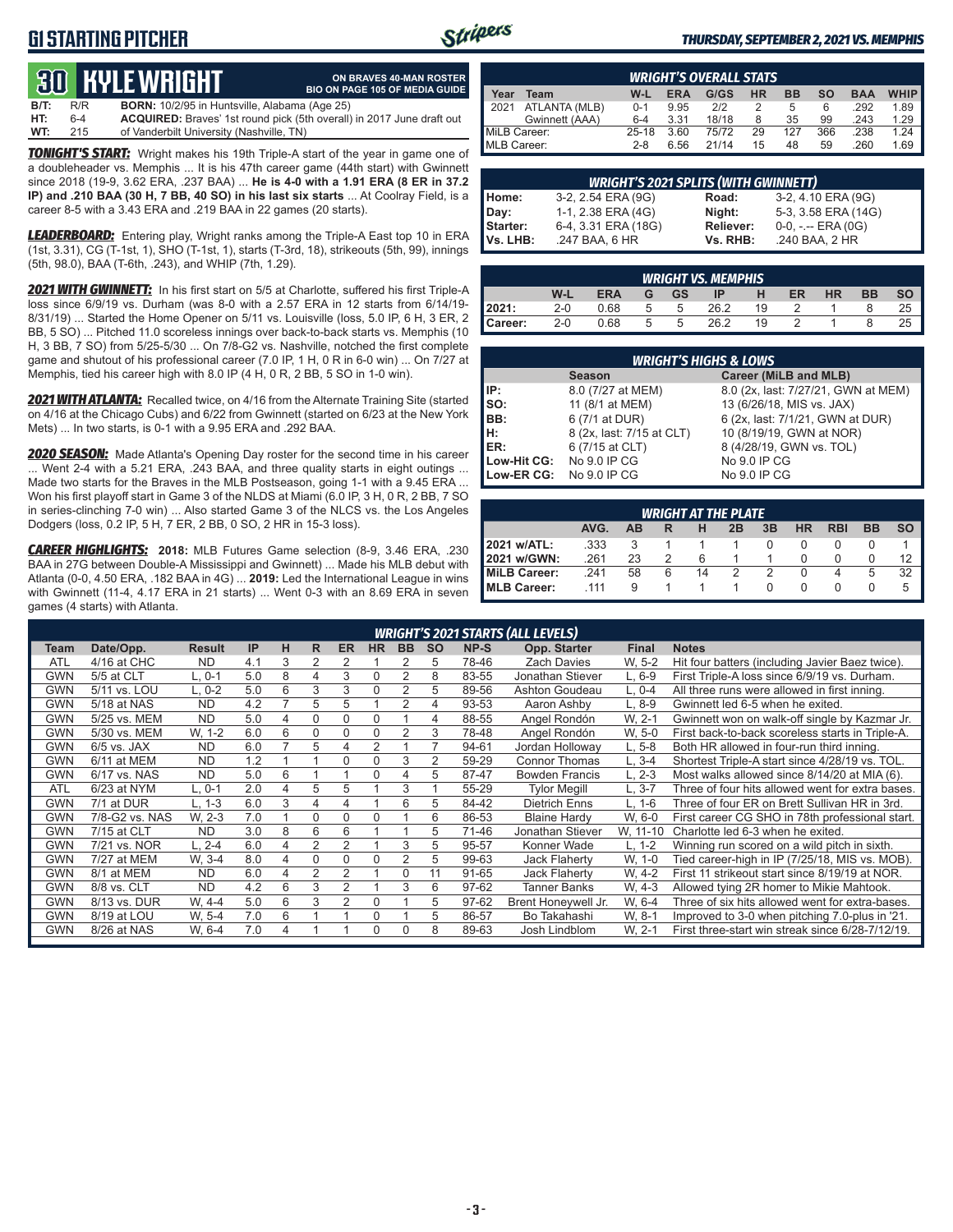## **G2 STARTING PITCHER**



**BIO ON PAGE 63 OF MEDIA GUIDE**

#### *THURSDAY, SEPTEMBER 2, 2021 VS. MEMPHIS*

# **51****CONNOR JOHNSTONE**

**B/T:** R/R **BORN:** 10/4/94 in San Diego, CA (Age 26) **HT:** 6-1 **ACQUIRED:** Braves' 21st round selection in the 2017 June draft out of Wake Forest University (Winston-Salem, NC)

*TONIGHT'S START:* Johnstone makes his 28th appearance and 13th spot start of the year in game two of a doubleheader vs. Memphis ... It is his 40th career appearance (17th start) with Gwinnett since 2018 (7-6, 4.93 ERA, .259 BAA) ... All-time as a starter, is 6-10 with a 4.68 ERA and .272 BAA in 34 outings ... Has worked 2.0 innings in seven of his last eight starts (7 of 12 overall).

*2021 SEASON:* Was part of Gwinnett's Opening Night roster for the second time in his career (also in 2019) ... Made his season debut in relief on 5/4 at Charlotte, pitching 3.0 scoreless, one-hit innings (0 BB, 1 SO) ... Allowed one hit over 5.0 IP for the win in his first start of the year on 5/8 at Charlotte ... Opened the season with 8.0 scoreless innings (2 H, 0 BB, 6 SO) over his first two outings ... On 6/10 at Memphis, tossed 2.0 innings as the first of six pitchers to combine on a two-hit shutout (11-0 win) ... After making starts in 10 of 11 outings from 5/8-6/23 (1-6, 7.31 ERA), returned to a regular relief role on 6/27 ... Overall as a reliever, is 2-0 with a 2.45 ERA (5 ER in 15.2 IP), 0.73 WHIP, and .169 BAA in 15 outings.

*2020 SEASON:* Despite being selected as a non-roster invitee to Atlanta Braves Spring Training for the first time in his career, he was not included on the Braves' 60 man player pool in June and did not play.

*LOCAL PRODUCT:* Played baseball at Roswell High School, approximately 25 miles west of Coolray Field ... Named First Team All-Region in 2012 (1.97 ERA).

*CAREER ACCOLADES:* **2018:** In his first full season, went 3-3 with a 3.30 ERA, .238 BAA, 1.20 WHIP, and two saves in 30 games (12 starts) between Advanced-A Florida, Double-A Mississippi, and Triple-A Gwinnett ... Went 2-0 with a 4.50 ERA in five games (4 starts) during his Triple-A debut ... **2019:** Went 7-4 with a 4.24 ERA and one save in 35 games (7 starts) between Mississippi and Gwinnett ... Played for Scottsdale of the Arizona Fall League (2-3, 3.27 ERA in 6 starts).

|              | <b>IOHNSTONE'S OVERALL STATS</b> |         |            |       |           |           |           |            |             |  |  |  |
|--------------|----------------------------------|---------|------------|-------|-----------|-----------|-----------|------------|-------------|--|--|--|
| Year         | Team                             | W-L     | <b>ERA</b> | G/GS  | <b>HR</b> | <b>BB</b> | <b>SO</b> | <b>BAA</b> | <b>WHIP</b> |  |  |  |
| 2021         | Gwinnett (AAA)                   | $3-6$   | 5.08       | 27/12 | 11        |           | 38        | .255       | 1.08        |  |  |  |
| MiLB Career: |                                  | 14-14   | 4.15       | 95/34 | 27        | 61        | 178       | .264       | 1.27        |  |  |  |
| MLB Career:  |                                  | $0 - 0$ | $-$        | 0/0   |           |           |           | ---        |             |  |  |  |

|          | <b>JOHNSTONE'S 2021 SPLITS (WITH GWINNETT)</b> |           |                     |  |  |  |  |  |  |  |
|----------|------------------------------------------------|-----------|---------------------|--|--|--|--|--|--|--|
| Home:    | 1-4, 8.14 ERA (11G)                            | Road:     | 2-2, 2.78 ERA (16G) |  |  |  |  |  |  |  |
| Day:     | 1-1, 5.79 ERA (6G)                             | Night:    | 2-5, 4.94 ERA (21G) |  |  |  |  |  |  |  |
| Starter: | 1-6, 6.75 ERA (12G)                            | Reliever: | 2-0, 2.45 ERA (15G) |  |  |  |  |  |  |  |
| Vs. LHB: | .326 BAA, 6 HR                                 | Vs. RHB:  | .206 BAA, 5 HR      |  |  |  |  |  |  |  |

|         | <b>IOHNSTONE VS. MEMPHIS</b> |            |                |           |      |   |    |    |           |           |  |  |  |  |
|---------|------------------------------|------------|----------------|-----------|------|---|----|----|-----------|-----------|--|--|--|--|
|         | W-L                          | <b>ERA</b> | G              | <b>GS</b> | IP   | н | ER | HR | <b>BB</b> | <b>SO</b> |  |  |  |  |
| 12021:  | $0 - 1$                      | 4.91       | h              |           | 11 N |   |    |    |           |           |  |  |  |  |
| Career: | $0 - 1$                      | 4.91       | $\overline{a}$ |           | 11 N | q |    |    |           |           |  |  |  |  |

|             | <b>JOHNSTONE'S HIGHS &amp; LOWS</b> |                                    |
|-------------|-------------------------------------|------------------------------------|
|             | <b>Season</b>                       | Career (MiLB and MLB)              |
| IP:         | 5.0 (2x, last: 5/22 at NAS)         | 7.0 (8/17/18, FLA at LAK)          |
| SO:         | 5 (5/8 at CLT)                      | 6 (3x, last: 8/18/19, MIS vs. PNS) |
| BB:         | 2 (7/3 at DUR)                      | 3 (3x, last: 8/18/19, MIS vs. PNS) |
| Įн:         | 8 (6/4 vs. JAX)                     | 11 (8/13/19, MIS vs. BIR)          |
| <b>IER:</b> | 5 (3x, last: 6/23 at NOR)           | 6 (8/13/19, MIS vs. BIR)           |
| Low-Hit CG: |                                     | None                               |
| Low-ER CG:  |                                     | None                               |

|              |      |    |   |          | JOHNSTONE AT THE PLATE |    |           |            |           |           |
|--------------|------|----|---|----------|------------------------|----|-----------|------------|-----------|-----------|
|              | AVG. | AВ | R | н        | 2B                     | 3B | <b>HR</b> | <b>RBI</b> | <b>BB</b> | <b>SO</b> |
| 2021 w/GWN:  | .000 |    |   | $\Omega$ | $^{\circ}$             |    |           |            |           |           |
| MiLB Career: | .000 | 25 |   | n        |                        |    |           |            |           |           |

|            |                |               |     |          |   |           |           |           |           |           | JOHNSTONE'S 2021 STARTS (ALL LEVELS) |              |                                                |
|------------|----------------|---------------|-----|----------|---|-----------|-----------|-----------|-----------|-----------|--------------------------------------|--------------|------------------------------------------------|
| Team       | Date/Opp.      | <b>Result</b> | IP  | н        | R | <b>ER</b> | <b>HR</b> | <b>BB</b> | <b>SO</b> | NP-S      | Opp. Starter                         | <b>Final</b> | <b>Notes</b>                                   |
| GWN        | 5/8 at CLT     | W. 1-0        | 5.0 |          |   |           |           |           | 5         | 58-37     | <b>Matt Tomshaw</b>                  | W. 7-3       | Faced minimum through 5.0 innings.             |
| GWN        | 5/13 vs. LOU   | $L. 1-1$      | 4.0 | 5        | h | h         |           |           | 3         | 63-43     | <b>Vladimir Gutierrez</b>            | L. 7-8       | First career Triple-A loss (had been 5-0).     |
| GWN        | 5/22 at NAS    | $L. 1-2$      | 5.0 | 4        |   |           |           |           | 3         | 54-38     | Zack Godlev                          | $L. 1-2$     | Both runs scored on Jace Peterson homer.       |
| <b>GWN</b> | 5/29 vs. MEM   | $L. 1-3$      | 4.0 | 5        | 5 | 'n        |           |           | 3         | 66-45     | <b>Andrew Miller</b>                 | $L.3-8$      | Streak of 19.1 IP without a walk ended in 2nd. |
| <b>GWN</b> | $6/4$ vs. JAX  | $L. 1 - 4$    | 2.0 | 8        | 4 | 4         |           |           |           | 39-28     | <b>Braxton Garrett</b>               | $L.0 - 5$    | Shortest start since 7/6/17 (with Danville).   |
| <b>GWN</b> | $6/10$ at MEM  | <b>ND</b>     | 2.0 | $\Omega$ |   |           |           |           |           | $27-19$   | <b>Thomas Parsons</b>                | W. 11-0      | Combined with 5 pitchers on 2-hit shutout.     |
| <b>GWN</b> | 6/13 at MEM    | <b>ND</b>     | 2.0 | 3        |   |           |           |           |           | 26-20     | Bernardo Flores Jr.                  | L. 6-7       | Second spot start in a four-day span.          |
| <b>GWN</b> | 6/16 vs. NAS   | <b>ND</b>     | 2.0 |          |   |           |           |           |           | $27-18$   | Thomas Jankins                       | W. 9-3       | Third spot start in a seven-day span.          |
| <b>GWN</b> | 6/20 vs. NAS   | L. 1-5        | 2.0 | 4        | 3 |           |           |           |           | $34 - 23$ | Angel Perdomo                        | L. 2-6       | Fourth spot start in an 11-day span.           |
| GWN        | 6/23-G2 at NOR | $L. 1-6$      | 2.2 |          | 5 | 5         |           |           | 2         | 49-34     | Manny Barreda                        | $L. 2 - 5$   | Yielded back-to-back solo HRs in first inning. |
| <b>GWN</b> | 7/31 at MEM    | <b>ND</b>     | 2.0 |          |   |           |           |           |           | $27-15$   | Johan Oviedo                         | W. 2-1       | Third scoreless spot start this year.          |
| <b>GWN</b> | 8/29 at NAS    | <b>ND</b>     | 2.0 |          |   |           |           |           |           | $30 - 21$ | <b>Patrick Weigel</b>                | $L. 2-3$     | Lone run allowed reached on throwing error.    |
|            |                |               |     |          |   |           |           |           |           |           |                                      |              |                                                |

|                     |           |            |               |          |          |                               | <b>STRIPERS STARTING PITCHERS</b> (14 IN 2021) |                                                    |
|---------------------|-----------|------------|---------------|----------|----------|-------------------------------|------------------------------------------------|----------------------------------------------------|
| <b>Pitcher</b>      | W-L       | <b>ERA</b> | <b>GS</b>     | QS       |          | <b>Team W-L Run Support</b>   | <b>Last Gwinnett Start</b>                     | <b>Final Line</b>                                  |
| Anderson, Ian       | $0-0$     | 3.68       | 4             | $\Omega$ | $3 - 1$  | 1.75 RPG (7 Tot.)             | 8/24 at NAS (ND)                               | 5.0 IP, 3 H, 1 R, 1 ER, 2 BB, 9 SO (90p/54s)       |
| Burrows. Thomas     | $0-0$     | 0.00       |               | 0        | 1-0      | $0.00$ RPG $(0 \text{ Tot.})$ | 7/21-G1 vs. NOR (ND)                           | 1.0 IP, 0 H, 1 R, 0 ER, 3 BB, 2 SO (32p/13s)       |
| Davidson, Tucker    | $2 - 1$   | 0.90       | 3             | 3        | $2 - 1$  | 5.33 RPG (16 Tot.)            | 5/23 at NAS (L)                                | 6.0 IP, 1 H, 1 R, 1 ER, 1 BB, 9 SO, 1 HR (82p/51s) |
| De La Cruz. Jasseel | $0 - 3$   | 7.02       | 15            | $\Omega$ | $8 - 7$  | 2.27 RPG (34 Tot.)            | 8/14 vs. DUR (L)                               | 0.0 IP, 3 H, 3 R, 3 ER, 1 BB, 0 SO, 1 WP (19p/10s) |
| Elder, Bryce        | $1 - 1$   | 3.86       | 2             |          | $1 - 1$  | 4.00 RPG (8 Tot.)             | 8/27 at NAS (L)                                | 6.2 IP, 4 H, 3 R, 3 ER, 3 BB, 5 SO (94p/54s)       |
| Johnstone, Connor   | $1 - 6$   | 6.75       | 12            | $\Omega$ | $4 - 8$  | 1.75 RPG (21 Tot.)            | 8/29 at NAS (ND)                               | 2.0 IP, 1 H, 1 R, 0 ER, 1 BB, 1 SO (30p/21s)       |
| Kingham, Nolan      | $0 - 4$   | 8.89       | 6             | $\Omega$ | $2 - 4$  | 1.33 RPG (8 Tot.)             | 8/15 vs. DUR (L)                               | 5.0 IP, 9 H, 6 R, 6 ER, 2 BB, 3 SO, 1 HR (93p/56s) |
| Muller, Kyle        | $3-2$     | 3.03       | 12            | 5        | $10 - 2$ | 3.83 RPG (46 Tot.)            | 9/1 vs. MEM (ND)                               | 6.0 IP, 6 H, 2 R, 2 ER, 1 BB, 6 SO, 1 HR (91p/54s) |
| Roark, Tanner       | $0-0$     | 0.00       | 3             | $\Omega$ | $2 - 1$  | 2.67 RPG (8 Tot.)             | 8/22 at LOU (ND)                               | 2.0 IP, 2 H, 0 R, 2 BB, 1 SO, 1 WP (32p/17s)       |
| Rodriguez, Jose     | $4 - 3$   | 5.44       | 12            |          | $6-6$    | 2.83 RPG (34 Tot.)            | 8/28 at NAS (ND)                               | 7.0 IP, 3 H, 0 R, 1 BB, 4 SO (85p/56s)             |
| Toussaint, Touki    | $2 - 1$   | 4.32       | 4             | 2        | $2 - 2$  | 3.50 RPG (14 Tot.)            | 7/13 at CLT (W)                                | 6.0 IP, 3 H, 2 R, 2 ER, 3 BB, 7 SO, 1 HR (89p/54s) |
| Wilson, Bryse       | $4 - 2$   | 4.47       | 9             | 3        | $6 - 3$  | 3.00 RPG (27 Tot.)            | 7/7 vs. NAS (ND)                               | 5.0 IP, 8 H, 5 R, 5 ER, 2 BB, 2 SO, 2 HR (81p/50s) |
| Wright, Kyle        | $6 - 4$   | 3.31       | 18            |          | $10 - 8$ | 2.33 RPG (42 Tot.)            | 8/26 at NAS (W)                                | 7.0 IP, 4 H, 1 R, 1 ER, 0 BB, 8 SO (89p/63s)       |
| Ynoa, Huascar       | $0 - 0$   | 4.32       | $\mathcal{P}$ | $\Omega$ | $2 - 0$  | 2.50 RPG (5 Tot.)             | 8/11-G2 vs. DUR (ND)                           | 4.2 IP, 4 H, 3 R, 3 ER, 4 BB, 7 SO, 1 WP (83p/51s) |
| Total:              | $23 - 27$ | 4.57       | 103           | 22       | 59-44    | 2.62 RPG (270 Tot.)           |                                                |                                                    |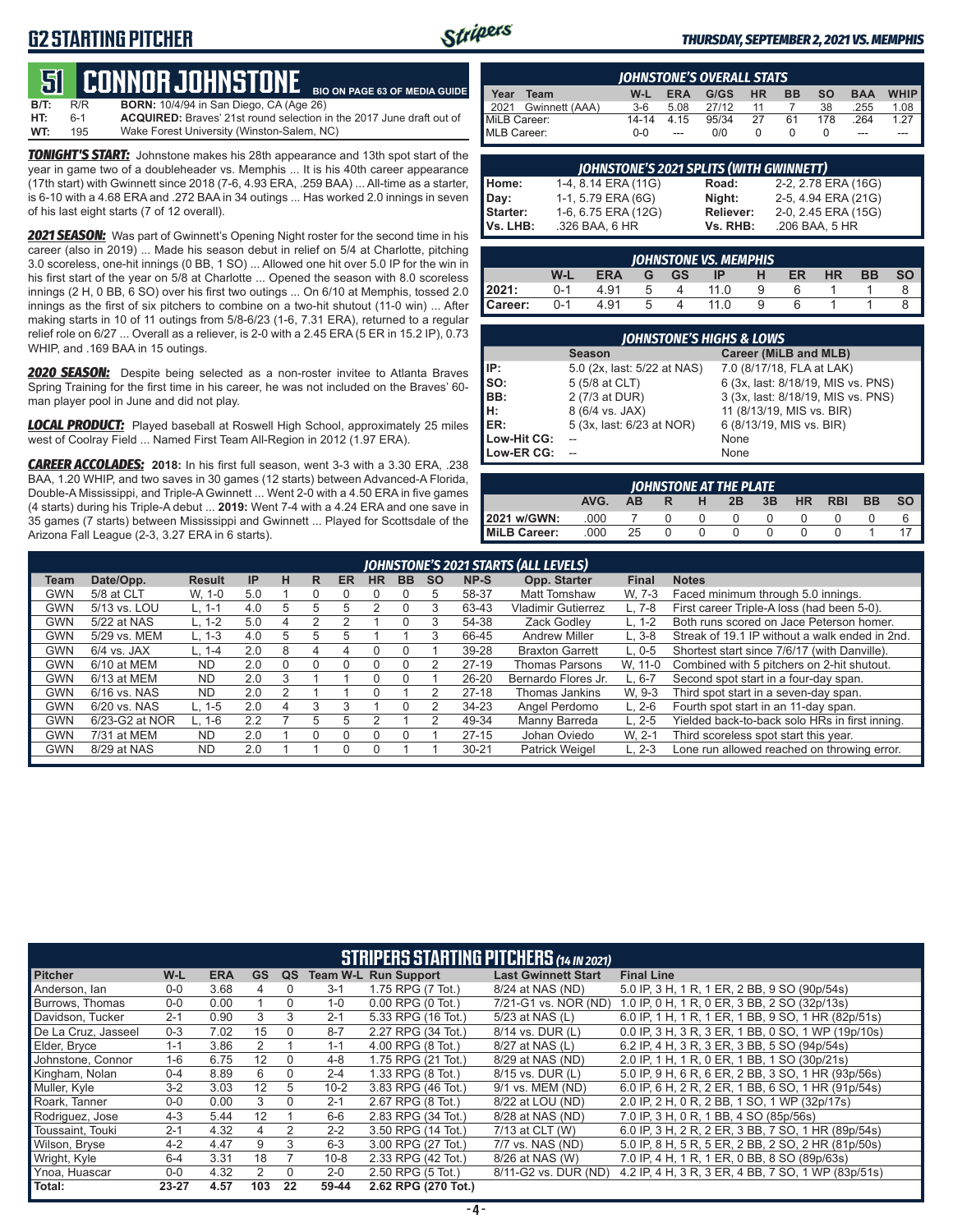### **BULLPEN**



#### *THURSDAY, SEPTEMBER 2, 2021 VS. MEMPHIS*

|            | <b>STRIPERS PITCHING BREAKDOWN</b>               |            |       |     |     |                                 |           |           |            |  |
|------------|--------------------------------------------------|------------|-------|-----|-----|---------------------------------|-----------|-----------|------------|--|
|            | W-L                                              | <b>ERA</b> | IP    | R   | ER  | <b>HR</b>                       | <b>BB</b> | <b>SO</b> | <b>BAA</b> |  |
| Starters:  | $23 - 27$                                        | 4.57       | 449.1 | 243 | 228 | 59                              | 177       | 440       | .252       |  |
| Relievers: | $36-17$                                          | 3.19       | 443.0 | 176 | 157 | 48                              | 174       | 516       | .217       |  |
| i Total:   | 59-44                                            | 3.88       | 8921  | 419 | 385 | 107                             | 351       | 956       | .235       |  |
|            | <b>Saves/Opp:</b> 25/41 (60.9%) <b>Holds:</b> 46 |            |       |     |     | <b>IR/Scored: 82/26 (31.7%)</b> |           |           |            |  |

|            |           |            | <b>PITCHING BY MONTH</b> |     |     |           |           |           |            |
|------------|-----------|------------|--------------------------|-----|-----|-----------|-----------|-----------|------------|
|            | W-L       | <b>ERA</b> | IP                       | R   | ER  | <b>HR</b> | <b>BB</b> | <b>SO</b> | <b>BAA</b> |
| May:       | $14 - 10$ | 3.50       | 211.0                    | 90  | 82  | 28        | 65        | 240       | .222       |
| June:      | $9 - 16$  | 4.55       | 213.2                    | 115 | 108 | 26        | 94        | 223       | .263       |
| July:      | $17 - 11$ | 4.50       | 242.0                    | 131 | 121 | 37        | 100       | 261       | .240       |
| August:    | 18-7      | 2.99       | 216.2                    | 81  | 72  | 15        | 90        | 223       | .214       |
| September: | 1-0       | 2.00       | 9.0                      |     |     |           | 2         | 9         | .265       |

|                     |         |            |    |    |            |        |              |                    | <b>RELIEF SUMMARY (CURRENT STRIPERS ONLY, GWINNETT STATS ONLY)</b> |                         |
|---------------------|---------|------------|----|----|------------|--------|--------------|--------------------|--------------------------------------------------------------------|-------------------------|
| <b>Pitcher</b>      | $W-L$   | <b>ERA</b> | G  | GF | <b>HLD</b> | SV/OPP | <b>IR/RS</b> | <b>Last Outing</b> | <b>Last Final Line</b>                                             | <b>Scoreless Streak</b> |
| Arano. Victor       | 1-1     | 2.76       | 27 | 8  | 4          | 2/4    | 3/0          | 8/29 at NAS        | 1.0 IP. 0 H. 0 R. 0 BB. 2 SO (10p/8s)                              | 4G (5.0 IP)             |
| Biddle, Jesse (L)   | $1 - 1$ | 2.22       | 25 | 2  | 6          | 0/1    | 9/3          | 9/1 vs. MEM        | Win, 1.0 IP, 1 H, 0 R, 0 BB, 2 SO (16p/13s)                        | 1G (1.0 IP)             |
| Bradford, Chasen    | $4 - 0$ | 4.01       | 30 | 5  | 6          | 0/1    | 4/4          | 8/27 at NAS        | 1.1 IP, 2 H, 0 R, 0 BB, 2 SO (23p/18s)                             | 3G (3.1 IP)             |
| Burrows, Thomas (L) | $3 - 1$ | 2.78       | 27 |    | 3          | 0/1    | 18/6         | 8/29 at NAS        | BS, 0.1 IP, 1 H, 1 R, 1 ER, 3 BB, 1 SO (25p/11s)                   | -2G                     |
| De La Cruz, Jasseel | $1 - 0$ | 1.93       | 3  |    |            | 0/0    | 0/0          | 7/10 vs. NAS       | 3.0 IP, 0 H, 0 R, 3 BB, 3 SO (49p/28s)                             | 2G (4.0 IP)             |
| Flaa, Jav           | $1 - 1$ | 5.84       | 24 | 5  |            | 1/1    | 2/0          | 8/29 at NAS        | 1.0 IP, 0 H, 0 R, 2 BB, 1 SO (22p/13s)                             | 1G (1.0 IP)             |
| Johnstone, Connor   | $2 - 0$ | 2.45       | 15 |    |            | 0/0    | 12/5         | 8/22 at LOU        | 0.1 IP, 0 H, 0 R, 0 BB, 0 SO (3p/2s)                               | 1G (0.1 IP)             |
| Kelley, Trevor      | $2 - 3$ | 171        | 29 | 8  |            | 0/2    | 12/2         | 8/29 at NAS        | Loss, 1.0 IP, 2 H, 1 R, 1 ER, 0 BB, 0 SO (13p/9s)                  | $-1G$                   |
| Lee, Dylan (L)      | $4-1$   | .59        | 30 |    | 6          | 1/2    | 6/0          | 8/28 at NAS        | 1.0 IP, 1 H, 0 R, 0 BB, 2 SO (18p/12s)                             | 9G (10.1 IP)            |
| Lopez, Yoan         | $3-2$   | 3.51       | 25 | 6  | 5          | 1/3    | 4/2          | 8/29 at NAS        | Hold, 1.0 IP, 0 H, 0 R, 0 BB, 0 SO (18p/9s)                        | 1G (1.0 IP)             |
| Newcomb, Sean (L)   | $3-0$   | 1.72       | 14 | 12 |            | 3/3    | 1/0          | 8/29 at NAS        | 0.2 IP, 0 H, 0 R, 0 BB, 1 SO (12p/8s)                              | 7G (8.2 IP)             |
| Roark, Tanner       | $4 - 1$ | 2.52       | 21 |    | 2          | 3/4    | 0/0          | 9/1 vs. MEM        | Save, 2.0 IP, 2 H, 0 R, 1 BB, 1 SO (31p/20s)                       | 7G (11.2 IP)            |
| Rodriguez, Jose     | $0-0$   | 3.60       | 2  |    |            | 0/0    | 0/0          | 5/26 vs. MEM       | 1.0 IP, 2 H, 1 R, 1 ER, 0 BB, 1 SO, 1 HR (13p/10s)                 | -2G                     |
|                     |         |            |    |    |            |        |              |                    |                                                                    |                         |

|                | SCORELESS INNINGS STREAKS (15-PLUS INNINGS) |                |                  |  |  |  |  |  |  |  |
|----------------|---------------------------------------------|----------------|------------------|--|--|--|--|--|--|--|
| <b>Pitcher</b> | Length                                      | <b>Dates</b>   | <b>Stats</b>     |  |  |  |  |  |  |  |
| Bradford, C.   | 16.0 IP                                     | 5/7-6/13 (10G) | 6 H, 3 BB, 12 SO |  |  |  |  |  |  |  |

### **54 VICTOR ARANO** *- RHP - 26 YRS - COSAMALOAPAN, MEXICO*

- **• 2021 with GWN: Is 1-0 with 0.71 ERA (1 ER in 12.2 IP), 1 SV, and .143 BAA (6 H, 5 BB, 19 SO) in 11G since 7/15** ... **5/14 vs. LOU:** Earned GWN's first save of 2021 (1.0 IP, 1 H in 2-1 win) ... **8/1 at MEM:** Earned first win (2.0 IP, 2 H, 0 R, 1 SO in 4-2 win).
- **• 2021 with ATL:** Recalled on 5/8, but did not pitch ... Optioned on 5/10 ... DFA'd and outrighted to Gwinnett on 6/6.
- **• 2020:** Was a member of Philadelphia's 60-man player pool, but spent the entire year at the Alternate Site in Lehigh Valley ... DFA'd by the Phillies on 1/18.
- **• 2019:** Limited to just 6G with Triple-A Lehigh Valley (2-0, 0.00 ERA in 3G) and Philadelphia (1-0, 3.86 ERA in 3G) ... Was on injured list from 4/20-end of season (right elbow inflammation).
- **• Acquired:** Claimed off waivers from Philadelphia (1/22/21) ... Originally signed by the Los Angeles Dodgers as a non-drafted free agent (4/4/13).
- **• MLB Career:** 3-2, 2.65 ERA, .224 BAA, 3 SV in 73G with Philadelphia (2017-19).

### **48 JESSE BIDDLE** *- LHP - 29 YRS - PHILADELPHIA, PA*

- **• 2021 with GWN: 6/23-8/21:** Went 0-0 with 0.60 ERA (1 ER in 15.0 IP) and .236 BAA (13 H, 9 BB, 29 SO) in 15G.
- **• GWN Career:** 1-1, 2.06 ERA (8 ER in 35.0 IP), 1 SV (1-for-3) in 32G since 2018. **• 2021 with ATL:** Had his contract selected on 4/17, pitched in 8G with the Braves
- (0-0, 8.44 ERA, 10 ER in 10.2 IP) ... DFA'd on 5/17, outrighted to Gwinnett on 5/19. **• Spring Training:** 0-0, 3.00 ERA, .257 BAA, 2 SV in 9G with Cincinnati ... Released
- on 3/26 after re-signing as MiLB FA on 12/11/20. **• 2020:** Opened the year at Cincinnati's Alternate Training Site ... Contract selected on 8/25 (0-0, 0.00 ERA, 0 ER in 0.2 IP in 1G) ... Placed on 10-day injured list on 8/29 (left shoulder impingement) and missed the remainder of the year.
- **• Acquired:** MiLB FA (4/2/21) ... Originally Philadelphia's 1st-round pick (27th overall) in 2010 out of Germantown Friends High School (Philadelphia, PA).
- **• MLB Career:** 6-2, 5.07 ERA, .261 BAA, 1 SV in 99G with ATL (2018-19, 2021), SEA (2019), TEX (2019), CIN (2020).

## **28 CHASEN BRADFORD** *- RHP - 32 YRS - LAS VEGAS, NV*

- **• 2021 with GWN: All 4 of his wins (4-0) have been 2.0-IP outings:** 5/15 vs. LOU (1 H, 0 R, 2 SO), 6/16 vs. NAS (3 H, 1 ER, 3 SO), 6/24 at NOR (0 H, 0 R, 1 BB, 3 SO), and 7/31 at MEM (2.0 IP, 1 H, 1 ER, 1 SO) ... **5/7-6/13:** Posted team-best 16.0-IP scoreless streak over 10G (6 H, 3 BB, 12 SO).
- **• 2020:** Re-signed by Seattle to an MiLB deal on 1/15, but was not included on the Mariners' 60-man player pool ... Did not play.
- **• 2019:** Split time between Seattle (0-0, 4.86 ERA, 1 SV in 12G) and Triple-A Tacoma (0-0, 6.75 ERA, 1 SV in 5G).
- **• Acquired:** MiLB FA (3/15/21) ... Originally the New York Mets' 35th round pick in 2011 out of the University of Central Florida.
- **• MLB Career:** 7-0, 3.89 ERA, .253 BAA, 1 SV in 86G with NYM, SEA (2017-19).

|                | <b>PITCHER AWARDS &amp; HONORS</b>  |                         |
|----------------|-------------------------------------|-------------------------|
|                |                                     |                         |
| <b>Pitcher</b> | <b>Award/Date</b>                   | <b>Stats</b>            |
| Wilson. B.     | AAA East Pitcher of Week (6/28-7/4) | 0-0, 7.0 IP, 0 ER, 7 SO |

### **49 THOMAS BURROWS** *- LHP - 26 YRS - FLORENCE, AL*

- **• 2021 with GWN: Is 2-1 with 1.59 ERA (4 ER in 22.2 IP) and .154 BAA (12 H, 19 BB, 34 SO) in 18G (1 start) since 6/20** ... **6/20-7/2:** Struck out 12 over 7.0 scoreless IP (3 H, 1 BB) in 5G ... **7/21-G2 vs. NOR:** Made the first start of his pro career (ND, 1.0 IP, 0 H, 1 R, 0 ER, 3 BB, 2 SO) ... **8/17 at LOU:** Improved to 3-0 (1.2 IP, 1 H, 0 R, 1 BB, 1 SO) in 4-2 win.
- **• GWN Career:** 4-2, 3.72 ERA, .202 BAA, 6 SV (6-for-8) in 55G (1 start) since 2019.
- **• 2020:** Was an NRI to Spring Training, but not included on 60-man player pool.
- **• 2019:** Went 2-4 with a 4.42 ERA, .221 BAA, and 7 saves (7-for-9) in 43G between Double-A Mississippi and Gwinnett ... Stranded 16 of 17 inherited runners with the Stripers (94.1%) ... Won Atlanta's Bill Lucas Award for community service.
- **• Acquired:** Via trade with Seattle (1/11/17) ... Originally the Mariners' 4th-round pick in 2016 out of the University of Alabama.

## **45 JAY FLAA** *- RHP - 29 YRS - BISMARCK, ND*

- **• 2021 with GWN: 5/13-6/24:** Did not allow an ER over his first 10G (1 R in 11.0 IP, 7 H, 9 BB, 15 SO, .171 BAA) ... **7/18 at CLT:** Earned his first save with GWN, tossing 1.0 IP (1 H, 1 ER, 0 BB, 2 SO) in a come-from-behind 13-12 victory ... **8/3 vs. CLT:** Earned first win with GWN (1.0 IP, 1 H, 0 R, 1 BB, 1 SO in 4-2 win).
- **• 2021 with ATL:** From 5/23-5/30, went 0-0 with a 27.00 ERA (4 ER in 1.1 IP) in 1G ... Outrighted to Gwinnett on 7/13.
- **• 2021 with BAL:** Selected by Baltimore on 4/26 and made his MLB debut on 4/27 vs. the NY Yankees (1.1 IP, 2 BB, 1 SO, struck out Aaron Judge) ... Optioned on 4/28, appeared in 1G with Triple-A Norfolk (0-0, 16.20) ... DFA'd on 5/8.
- **• Spring Training:** 0-0, 3.38 ERA, .200 BAA, 0 SV in 3G with Baltimore.
- **• 2020:** Was not on Baltimore's 60-man player pool, did not play.
- **• 2019:** Went 2-5 with a 4.69 ERA, .256 BAA, and 5 SV in 40G (3 starts) between Double-A Bowie and Norfolk (2-3, 5.24 ERA, 4 SV in 29G during Triple-A debut).
- **• Acquired:** Claimed off waivers from Baltimore (5/11/21) ... Originally the Orioles'
- 6th-round pick in 2015 out of North Dakota State University (Fargo, ND). **• MLB Career:** 0-0, 13.50 ERA, .300 BAA in 2G with Baltimore, Atlanta (2021).

### **51 CONNOR JOHNSTONE** *- RHP - 26 YRS - SAN DIEGO, CA*

- **• 2021 with GWN: Is 2-0 with 2.45 ERA and .169 BAA in 15G in relief** (1-6, 6.75 ERA, .304 BAA in 12 starts) ... **5/4-5/8:** Threw 8.0 scoreless IP over his first 2 outings, including a 5.0-inning spot start (win, 1 H, 0 BB, 5 SO) on 5/8 at CLT ... **7/15-8/5:** Went 2-0 with 1.59 ERA (2 ER in 11.1 IP) and .158 BAA in 8G (1GS).
- **• GWN Career:** 7-6, 4.93 ERA, .259 BAA, 0 SV in 39G (16 starts) since 2018. **• Spring Training:** 0-1, 4.76 ERA, .273 BAA, 1 SV in 6G with Atlanta (NRI).
- **• 2020:** Was an NRI to Braves Spring Training, but not on 60-man player pool.
- **• 2019:** With Double-A Mississippi and Gwinnett, went 7-4 with a 4.24 ERA, .296
- BAA, and 1 SV in 35G (7 starts) ... His 7 wins ranked T-8th in the Braves org.
- **• Acquired:** Braves 21st-round pick in 2017 out of Wake Forest University.
- **• Local Product:** Played baseball at Roswell High School (Roswell, GA).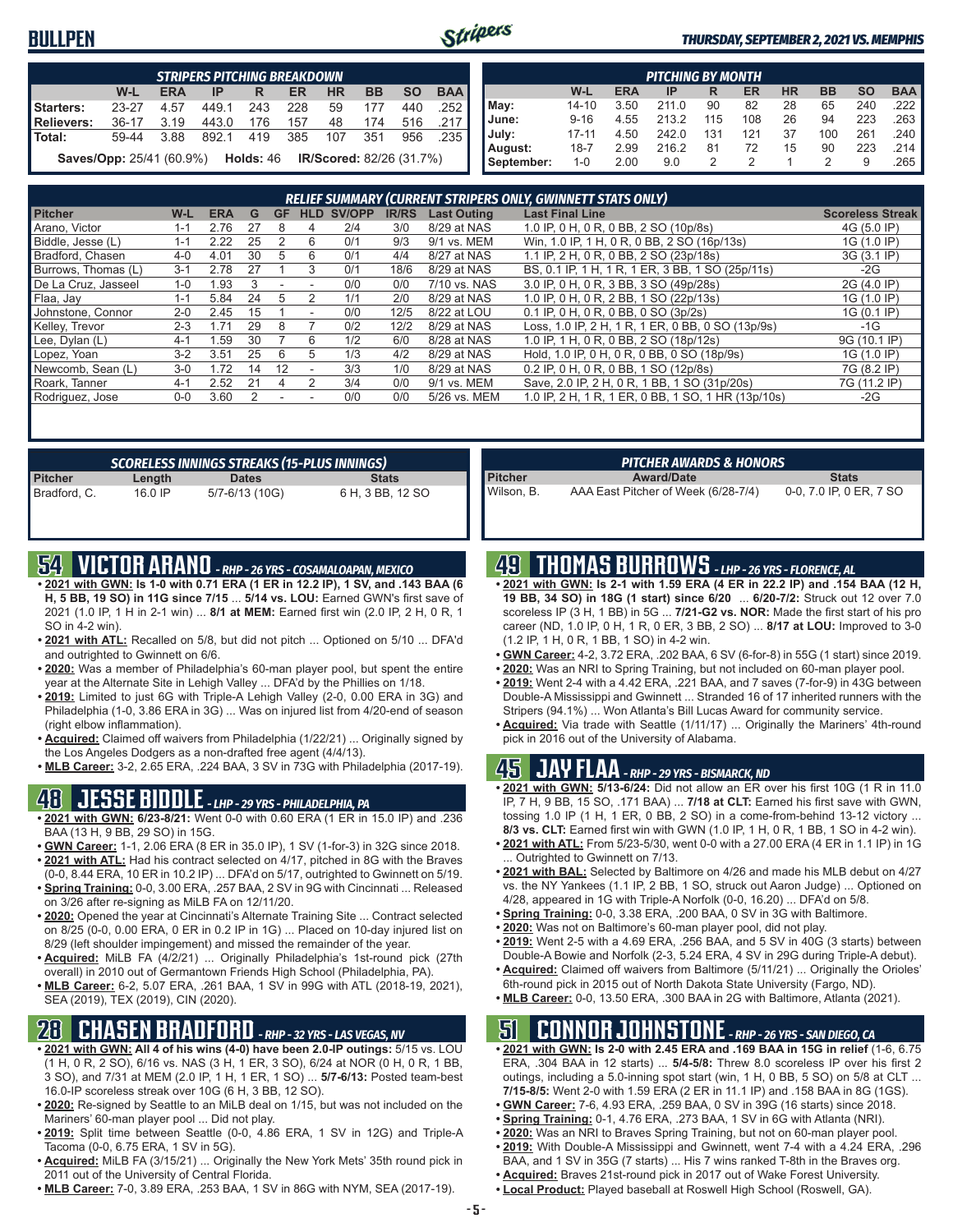## **43 TREVOR KELLEY** *- RHP - 27 YRS - PROVIDENCE, RI*

- **• 2021 with GWN: Is 2-1 with 0.60 ERA (2 R, 1 ER in 15.0 IP) and .143 BAA (7 H, 6 BB, 21 SO) over 15G since 7/11** ... **5/12-6/27:** Allowed runs in just 2 of 13G for a 1.72 ERA (3 ER in 15.2 IP, 13 H, 6 BB, 15 SO, .241 BAA) ... 7/11-8/25:
- **• Spring Training:** Did not pitch in Chicago Cubs' MLB camp ... Released on 4/23. **• 2020:** Pitched in 4G with Philadelphia, going 0-0 with a 10.80 ERA ... Outrighted on 8/14 and spent the rest of the season at the Phillies Alternate Site.
- **• 2019:** In 52G with Triple-A Pawtucket, went 5-5 with a 1.79 ERA, .216 BAA, and 12 SV ... Was an International League Midseason and Postseason All-Star and a *Baseball America* Triple-A All-Star ... Led IL in appearances and was T-1st in saves ... Made MLB debut on 7/2 at Toronto and logged 10G with Boston (0-3, 8.64 ERA).
- **• Acquired:** MiLB FA (4/28/21) ... Originally Boston's 36th-round pick in 2015 out of the University of North Carolina at Chapel Hill.
- **• MLB Career:** 0-3, 9.26 ERA, .347 BAA, 0 SV in 14G with BOS (2019), PHI (2020).

## **58 DYLAN LEE** *- LHP - 27 YRS - DINUBA, CA*

- **• 2021 with GWN: Is 2-1 with 0.00 ERA (1 R, 0 ER in 14.2 IP), 1 SV, and .140 BAA (7 H, 2 BB, 18 SO) in 13G since 7/18** ... **5/4 at CLT:** Earned the win in his Stripers' debut (2.0 IP, 1 H, 1 R, 0 ER, 0 BB, 3 SO in 10-9 win in 12 innings) ... **6/11 at MEM:** Recorded his first pro hit, a double (1-for-2, R) ... **5/26-7/9:** Had a 1.65 ERA (3 ER in 16.1 IP, 9 H, 2 BB, 12 SO) and .161 BAA over 12G ... **8/18 at LOU:** Earned his first save with the Stripers (1.0 IP, 0 H, 0 R, 0 BB, 1 SO in 4-1 win).
- **• Spring Training:** 0-0, 0.00 ERA, 0 SV in 2G with Miami ... Released on 3/29.
- **• 2020:** Was a non-roster invite to Marlins Spring Training, but was not on Miami's 60-man player pool ... Did not play.
- **• 2019:** Logged 45G between Double-A Jacksonville (0-3, 1.91 ERA, .176 BAA, 13 SV in 32G) and Triple-A New Orleans (1-3, 4.71 ERA, .329 BAA, 0 SV in 13G).
- **• Acquired:** MiLB FA (4/15/21) ... Originally Miami's 10th-round pick in 2016 out of Cal State Fresno.

# **55 YOAN LOPEZ** *- RHP - 28 YRS - NUEVA GERONA, CUBA*

- **• 2021 with GWN:** Has a pair of wins in extra innings, 6/9-G2 at MEM (1.0 IP, 1 H, 0 R in 3-1 win in 8 innings) and 6/18 vs. NAS (1.0 IP, 2 H, 1 R, 0 ER, 1 SO in 8-7 win in 10 innings) ... **7/18-8/21:** Went 1-0 with 0.82 ERA (1 ER in 11.0 IP) and .162 BAA (6 H, 4 BB, 13 SO) in 10G ... **8/11-G2 vs. DUR:** Tallied his first save with the Stripers (1.0 IP, H, 0 R, 3 BB, 2 SO), leaving bases loaded in 5-3 win.
- **• 2021 with ARI:** Began the season on Arizona's Opening Day roster ... In 2 stints, went 0-0 with a 6.57 ERA (9 ER in 12.1 IP) and 0 SV (0-for-3) in 13G ... DFA'd on 5/20, traded to Atlanta on 5/22 and optioned to Gwinnett.
- **• Spring Training:** 1-0, 4.91 ERA, .214 BAA, 0 SV in 8G with Arizona.
- **• 2020:** In 20G with Arizona, went 0-1 with a 5.95 ERA, .269 BAA, and 2 holds.
- **• 2019:** Set MLB career highs in G (70) and holds (21), going 2-7 with a 3.41 ERA, .232 BAA, and 1 SV (1-for-4) with the D-backs.
- **• Acquired:** Via trade with Arizona in exchange for CF Deivi Estrada (5/22/21) ... Originally signed by the D-backs as a NDFA out of Cuba (1/16/15).
- **• MLB Career:** 2-8, 4.25 ERA, .252 BAA, 1 SV in 113G with Arizona (2018-21).

## **34 SEAN NEWCOMB** *- LHP - 28 YRS - BROCKTON, MA*

- **• 2021 with GWN: Is 3-0 with 0.00 ERA (0 ER in 8.2 IP), 2 saves (2-for-2), and .103 BAA (3 H, 2 BB, 12 SO) in 7G since 8/6** ... Overall, is 3-for-3 in saves (0.00 ERA, 0 ER in 3.0 IP, 1 H, 0 BB, 5 SO in those outings) ... **5/6-7/3:** Struck out 8 over 3.0 scoreless IP (1 H, 1 BB) in 3G ... **7/16 at CLT:** Struck out the side in 9th for his first career save with GWN (1.0 IP, 0 H, 0 R, 1 HB) ... **8/6 vs. CLT:** Struck out 4 over 2.0 IP (2 H, 0 R) in 10th and 11th for the win in 4-3 victory ... **8/12 vs. DUR:** Finished off 6-hit shutout with 2nd save (1.0 IP, 1 H, 0 R) ... **8/25 at NAS:** Earned 2nd win in extra innings this year, pitching scoreless 9th and 10th (2.0 IP, 0 H, 0 R, 1 SO) in 5-4 win.
- **• GWN Career:** 8-4, 2.59 ERA, .199 BAA, 3 SV (3-for-3) in 29G (14GS) since 2017. **• 2021 with ATL:** In 26G in relief, is 2-0 with a 5.68 ERA, .250 BAA, and 1 SV ... Has
- been optioned to Gwinnett 3 times (5/5, 6/30, 7/31). **• 2020:** Made just 4 starts with the Braves (0-2, 11.20 ERA) ... Spent most of the
- year at the Alternate Training Site at Coolray Field.
- **• Acquired:** Via trade with the Los Angeles Angels in exchange for SS Andrelton Simmons (11/12/15) ... Originally the Angels' 1st-round pick (15th overall) in 2014 out of the University of Hartford (West Hartford, CT).
- **• MLB Career:** 24-23, 4.27 ERA, .243 BAA, 2 SV in 135G (57GS) with Atlanta (2017-21) ... In 6G during the 2018-19 Postseasons, went 1-0 with a 1.08 ERA.

# **57 TANNER ROARK** *- RHP - 34 YRS - WILMINGTON, IL*

- **• 2021 with GWN: Riding a 13.2-inning scoreless streak over his last 8G since 8/8** ... **Is 3-0 with 0.98 ERA (3 ER in 27.2 IP), 3 SV (3-for-3), and .170 BAA (16 H, 10 BB, 25 SO) in 15G (3 starts) since 7/4** ... **6/4-6/20:** Pitched 11.0 scoreless innings over 5G (8 H, 4 BB, 11 SO, .205 BAA) ... **7/13 at CLT:** Notched his first save since 2015 with WAS (2.0 IP, 3 H, 1 ER, 0 BB, 2 SO in 5-3 win).
- **• 2021 with ATL:** Contract selected on 6/24, but did not pitch before being optioned back to Gwinnett on 6/27.
- **• 2021 with TOR:** Was on Toronto's Opening Day roster, went 0-1 with a 6.43 ERA in 3G (1 start) ... Released by the Blue Jays on 5/3.
- **• Spring Training:** 2-1, 8.44 ERA, .295 BAA in 4 starts with Toronto.
- **• 2020:** Made 11 starts with the Blue Jays, going 2-3 with a 6.80 ERA and .309 BAA.
- **• 2019:** Went 10-10 with a 4.35 ERA and .275 BAA in 31 starts with CIN and OAK.
- **• Acquired:** MiLB FA (5/10/21) ... Originally Texas's 25th-round pick in 2008 out of the University of Illinois at Urbana-Champaign.
- **• MLB Career:** 76-68, 3.85 ERA, .254 BAA, 1 SV in 227G (184 starts) with WSH, CIN, OAK, TOR (2013-21) ... Pitched in 2014 and 2016 Postseasons with Nationals (0-1, 3.86 ERA in 3G, 1 start).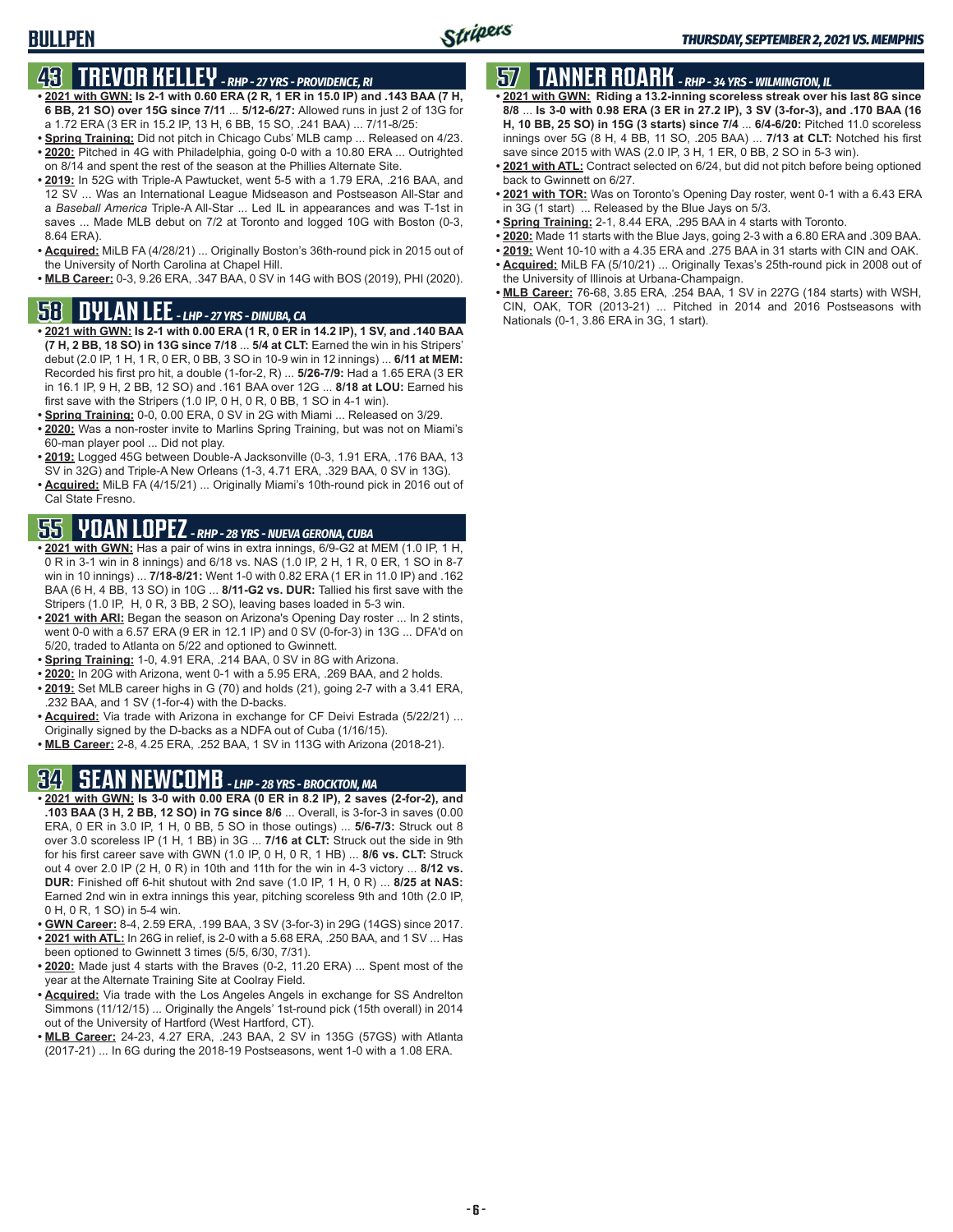| <b>OFFENSE</b> |                                                                                                       | Stripers<br><b>THURSDAY, SEPTEMBER 2, 2021 VS. MEMPHIS</b> |  |  |  |  |  |  |  |  |  |  |                                   |
|----------------|-------------------------------------------------------------------------------------------------------|------------------------------------------------------------|--|--|--|--|--|--|--|--|--|--|-----------------------------------|
| TOTAL:         | 248, 136 HR, 755 OPS RISP:                                                                            | 267, 40 HR, .814 OPS RUNS/INNING: 1 2 3 4 5 6 7 8 9 X TOT  |  |  |  |  |  |  |  |  |  |  |                                   |
| Vs. LHP:       | 249, 52 HR, 780 OPS RISP/20: 264, 19 HR, 812 OPS Stripers: 71 51 49 53 65 55 65 57 43 14 523          |                                                            |  |  |  |  |  |  |  |  |  |  |                                   |
|                | Vs. RHP: $247, 84$ HR, 743 OPS $\overline{L0ADED}$ : $315, 8$ HR, 1.005 OPS $\overline{O}$ Opponents: |                                                            |  |  |  |  |  |  |  |  |  |  | 66 48 53 53 40 49 43 30 23 14 419 |

|            |                          |                |                |                          |                |          |                | <b>HOME RUNS</b>       |                                                 |                          | <b>MULTI-GAMES</b> |                          |
|------------|--------------------------|----------------|----------------|--------------------------|----------------|----------|----------------|------------------------|-------------------------------------------------|--------------------------|--------------------|--------------------------|
| Player     | 1 <sub>R</sub>           | 2R             | 3R             | GS                       | Tot.           |          |                | Off LH Off RH Team W-L | Last HR with Gwinnett (Regular Season)          | <b>Hit</b>               | <b>RBI</b>         | <b>HR</b>                |
| Almonte    | $\overline{2}$           |                | ۰              |                          | 3              |          | 2              | $3-0$                  | 5/30/21 vs. MEM, 1R (RH Connor Jones)           | 8                        | 5                  |                          |
| Arcia      | 12                       | 5              |                | ۰                        | 17             | 7        | 10             | $10 - 4$               | 8/17/21 at LOU, 1R (RH Hunter Greene)           | 21                       | 10                 | $\overline{2}$           |
| Brugman    | $\sim$                   |                | ٠              | $\overline{\phantom{a}}$ |                |          |                | $0 - 0$                |                                                 | $\overline{\phantom{a}}$ | $\sim$             |                          |
| Camargo    | 5                        | 6              | 2              |                          | 13             | 5        | 8              | $9 - 3$                | 8/20/21 at LOU, 2R (RH Riley O'Brien)           | 23                       | 12                 | $\mathbf{1}$             |
| Casteel    |                          | 4              |                |                          | 5              | 3        | 2              | $3 - 2$                | 8/22/21 at LOU, 2R (LH Phillip Diehl)           | 6                        | $\overline{7}$     |                          |
| Contreras  | 4                        | 3              |                | $\overline{a}$           | 8              |          | $\overline{7}$ | $7 - 1$                | 7/29/21 at MEM, 2R (RH Angel Rondon)            | 9                        | $\overline{7}$     |                          |
| d'Arnaud   |                          |                |                | $\overline{\phantom{0}}$ |                |          |                | $0 - 0$                |                                                 |                          | ۰                  | ۰                        |
| Demeritte  | 9                        | 3              |                | 3                        | 16             | 8        | 8              | $14 - 2$               | 9/1/21 vs. MEM, 1R (LH Matthew Liberatore)      | 14                       | 10                 |                          |
| Ervin      | 3                        | 2              |                | $\overline{\phantom{a}}$ | 6              | $\Delta$ | $\overline{2}$ | $4 - 2$                | 7/14/21 at CLT, 1R (LH Hunter Schryver)         | $\overline{7}$           | $\overline{7}$     | ٠.                       |
| Goins      | 3                        | $\overline{2}$ |                |                          | 5              |          | 4              | $4 - 1$                | 8/17/21 at LOU, 1R (RH Hunter Greene)           | 14                       | $\overline{7}$     |                          |
| Gore       |                          |                | ۰              | ٠                        | ۰              |          |                | $0 - 0$                |                                                 | 3                        | $\overline{a}$     |                          |
| Heredia    | $\sim$                   |                | ۰              | ٠                        | ۰              |          |                | $0 - 0$                | ---                                             |                          | ۰                  |                          |
| Inciarte   | $\overline{\phantom{0}}$ |                |                | $\overline{\phantom{a}}$ |                |          |                | $0 - 0$                |                                                 | ٠                        | ٠                  |                          |
| Jackson    | 4                        | 4              |                | $\overline{2}$           | 11             | 8        | 3              | $5 - 2$                | 7/28/21, 1R (LH Matthew Liberatore), 2nd of Gm. | 11                       | 10                 | 3                        |
| Kazmar Jr. | 5                        | 3              |                |                          | 9              | 3        | 6              | $6 - 3$                | 9/1/21, 2R (LH Matthew Liberatore)              | 9                        | $\overline{7}$     |                          |
| Kipnis     | 3                        | $\overline{2}$ |                | ٠                        | 6              |          | 6              | $5-1$                  | 8/20/21 at LOU, 1R (RH Riley O'Brien)           | 13                       | $\overline{7}$     | $\sim$                   |
| Lucroy     |                          |                |                | ٠                        | $\overline{2}$ |          | 2              | $1 - 1$                | 6/10/21 at MEM, 3R (RH Grant Black)             | 4                        | 3                  | ٠                        |
| Martinez   |                          |                |                |                          |                |          |                | $0 - 0$                |                                                 | $\overline{2}$           | $\overline{4}$     |                          |
| Morales    |                          |                |                | ۰                        | $\overline{2}$ |          |                | $2 - 0$                | 8/20/21 at LOU, 1R (LH Phillip Diehl)           | $\overline{2}$           | $\overline{2}$     | $\overline{\phantom{a}}$ |
| Pache      | $\overline{ }$           |                |                |                          | 9              | 3        | 6              | $6 - 2$                | 8/11/21-G2 vs. DUR. 1R (RH Chris Ellis)         | 16                       | 8                  | 1                        |
| Rosario    | $\overline{2}$           |                |                |                          | 4              |          | 4              | $4 - 0$                | 8/26/21 at NAS, 1R (RH Josh Lindblom)           | $\overline{2}$           | 5                  |                          |
| Sanchez    | 5                        | $\overline{2}$ |                |                          | 8              | 4        | 4              | $5-2$                  | 8/20/21 at LOU, 1R (LH Phillip Diehl)           | 11                       | 6                  | $\overline{ }$           |
| Snider     | $\overline{2}$           |                |                | $\overline{\phantom{a}}$ | 4              |          | 4              | $4 - 0$                | 8/21/21 at LOU, 3R (RH Tim Adleman)             | 3                        | $\overline{4}$     |                          |
| Unroe      | $\overline{\phantom{a}}$ |                | ٠              | $\overline{\phantom{0}}$ | ٠              |          |                | $0 - 0$                | 7/19/19 vs. ROC, 1R (RH Drew Hutchison)         | $\blacksquare$           | ٠                  | ٠                        |
| Waters     | 4                        | $\overline{2}$ | $\overline{2}$ |                          | 8              | 4        | 4              | $4 - 3$                | 7/24/21 vs. NOR, 1R (RH Eric Hanhold)           | 18                       | $\overline{7}$     |                          |
| Total:     | 72                       | 40             | 16             | 8                        | 136            |          |                |                        |                                                 |                          |                    |                          |

| <b>HOME RUN VARIANTS</b>                                                      |            |    |    |    |           |                                  |           |            |            |            |                |                 |                                        |                | <b>PINCH HITTERS</b> |              |                         |                |                                        |           |                |
|-------------------------------------------------------------------------------|------------|----|----|----|-----------|----------------------------------|-----------|------------|------------|------------|----------------|-----------------|----------------------------------------|----------------|----------------------|--------------|-------------------------|----------------|----------------------------------------|-----------|----------------|
| Back-to-Back Homers (4x):                                                     |            |    |    |    |           |                                  |           |            |            |            | Player         | AVG.            | AB                                     | н              | 2B                   | 3B           | <b>HR</b>               | $\mathsf{R}$   | <b>RBI</b>                             | <b>BB</b> | <b>SO</b>      |
| Almonte (GS) / Snider, 5/7 at CLT (1st Inning)                                |            |    |    |    |           |                                  |           |            |            |            | Almonte        | 1.000           |                                        |                | 0                    | 0            | 0                       | $\Omega$       | 2                                      | 0         | $\Omega$       |
| Jackson (2R) / Contreras, 7/14 at CLT (1st Inning)                            |            |    |    |    |           |                                  |           |            | Arcia      | ---        | 0              | $\Omega$        | 0                                      | $\mathbf 0$    | $\Omega$             | $\mathbf{1}$ | $\mathbf 0$             | 1              | $\Omega$                               |           |                |
| Pache (1R) / Arcia, 8/11-G2 vs. DUR (1st Inning)                              |            |    |    |    |           |                                  |           |            |            |            | Camargo        | .000            | $\mathbf{1}$                           | $\Omega$       | $\Omega$             | $\mathbf 0$  | $\Omega$                | $\Omega$       | $\Omega$                               | $\Omega$  | $\Omega$       |
| Camargo (2R) / Kipnis, 8/20 at LOU (3rd Inning)                               |            |    |    |    |           |                                  |           |            |            |            | Casteel        | .125            | 24                                     | 3              | 1                    | $\mathbf 0$  | 1                       | $\overline{2}$ | $\overline{4}$                         | 0         | 8              |
|                                                                               |            |    |    |    |           |                                  |           |            |            |            | Contreras      | .500            | $\overline{2}$                         |                | 0                    | 0            | $\Omega$                | $\mathbf{1}$   | $\Omega$                               | $\Omega$  | $\Omega$       |
| Back-to-Back-to-Back Homers (1x):                                             |            |    |    |    |           |                                  |           |            |            |            | Demeritte      | .333            | 6                                      | $\overline{2}$ | 1                    | $\mathbf 0$  |                         | 3              |                                        | 3         | 3              |
| Arcia (2R) / Camargo / Demeritte, 5/8 at CLT (6th Inning)                     |            |    |    |    |           |                                  |           |            |            |            | Ervin          | .200            | 10                                     | $\overline{2}$ | 0                    | $\mathbf 0$  |                         | 3              | $\overline{4}$                         | 4         | $\overline{4}$ |
|                                                                               |            |    |    |    |           |                                  |           |            |            |            | Goins          | .000            | $\overline{2}$                         | $\Omega$       | 0                    | $\mathbf 0$  | 0                       | $\mathbf 0$    | $\Omega$                               | 0         | $\overline{1}$ |
| Pinch-Hit Homers (4x):                                                        |            |    |    |    |           |                                  |           |            |            |            | Gore           | .200            | 5                                      |                | $\Omega$             | $\mathbf 0$  | $\mathbf 0$             | $\mathbf 0$    | $\mathbf 0$                            | 3         | 3              |
| Demeritte (1R), 5/12 vs. LOU (7th Inning)                                     |            |    |    |    |           |                                  |           |            |            |            | Jackson        | .000            | $\mathbf{1}$                           | $\Omega$       | 0                    | $\mathbf 0$  | $\mathbf 0$             | $\mathbf 0$    | $\mathbf 0$                            | 0         |                |
| Casteel (2R), 6/3 vs. JAX (7th Inning)                                        |            |    |    |    |           |                                  |           |            |            |            | Kazmar Jr.     | .000            | 9                                      | $\mathbf 0$    | 0                    | $\mathbf 0$  | $\mathbf 0$             | $\mathbf 0$    | $\mathbf 0$                            | 0         | $\overline{4}$ |
| Ervin (2R), 7/7 vs. NAS (6th Inning)<br>Snider (3R), 8/21 at LOU (8th Inning) |            |    |    |    |           |                                  |           |            |            |            | Kipnis         | .000            | $\mathbf{1}$                           | 0              | 0                    | 0            | $\mathbf 0$             | $\mathbf 0$    | $\mathbf 0$                            | 0         | 0              |
|                                                                               |            |    |    |    |           |                                  |           |            |            |            | Lee. D.        | .000            | $\mathbf{1}$                           | 0              | 0                    | 0            | 0                       | $\mathbf 0$    | $\mathbf 0$                            | 0         | $\overline{ }$ |
| Leadoff (Game) Homers (4x):                                                   |            |    |    |    |           |                                  |           |            |            |            | Lucrov         | .000            | 3                                      | 0              | 0                    | 0            | $\mathbf 0$             | $\mathbf 0$    | $\mathbf 0$                            |           | $\mathbf 0$    |
| Waters (2x), 5/19 at NAS, 7/22 vs. NOR                                        |            |    |    |    |           |                                  |           |            |            |            | <b>Morales</b> | .000            | 2                                      | $\mathbf 0$    | 0                    | $\mathbf 0$  | 0                       | $\mathbf 0$    | $\mathbf 0$                            | 0         | $\Omega$       |
| Arcia (1x), 7/3 at DUR                                                        |            |    |    |    |           |                                  |           |            |            |            | Pache          | .000            | $\mathbf{1}$                           | $\Omega$       | $\Omega$             | $\mathbf 0$  | 0                       | $\Omega$       | $\Omega$                               |           |                |
| Pache (1x), 8/8-G2 vs. CLT                                                    |            |    |    |    |           |                                  |           |            |            |            | Sanchez        | .000            | 8                                      | 0              | 0                    | $\mathbf 0$  | 0                       | $\mathbf{1}$   | $\mathbf 0$                            |           | $\overline{4}$ |
|                                                                               |            |    |    |    |           |                                  |           |            |            |            | Snider         | .167            | 18                                     | 3              | 1                    | $\mathbf 0$  | $\overline{1}$          | 4              | 4                                      | 4         | 6              |
| Walk-Off Homers (1x):                                                         |            |    |    |    |           |                                  |           |            |            |            | Unroe          | .000            | 4                                      | $\mathbf 0$    | 0                    | 0            | 0                       | $\Omega$       | $\Omega$                               | 0         | $\overline{1}$ |
| Arcia (Solo), 5/16 vs. LOU (9th Inning)                                       |            |    |    |    |           |                                  |           |            |            |            | Totals:        | .131            | 99                                     | 13             | 3                    | $\mathbf{0}$ | $\overline{\mathbf{4}}$ | 15             | 15                                     | 18        | 37             |
|                                                                               |            |    |    |    |           |                                  |           |            |            |            |                |                 |                                        |                |                      |              |                         |                |                                        |           |                |
|                                                                               |            |    |    |    |           | <b>STRIPERS BATTING BY MONTH</b> |           |            |            |            |                |                 | <b>HITTING STREAKS (10-PLUS GAMES)</b> |                |                      |              |                         |                |                                        |           |                |
|                                                                               | <b>AVG</b> | G  | 2B | 3B | <b>HR</b> | <b>RBI</b>                       | <b>SB</b> | <b>OBP</b> | <b>SLG</b> | <b>OPS</b> | Player         | Length/Dates    |                                        |                |                      |              |                         | <b>Stats</b>   |                                        |           |                |
| May:                                                                          | .254       | 24 | 43 | 2  | 36        | 138                              | 24        | .366       | .445       | .811       | Arcia          | 13G (5/4-5/18)  |                                        |                |                      |              |                         |                | .393 (22-56), 4 2B, 7 HR, 17 R, 12 RBI |           |                |
| June:                                                                         | .227       | 25 | 36 | 3  | 21        | 88                               | 23        | .308       | .357       | .665       | Contreras      | 13G (7/10-7/27) |                                        |                |                      |              |                         |                | .385 (20-52), 5 2B, 7 HR, 14 R, 20 RBI |           |                |
| July:                                                                         | .271       | 28 | 52 | 2  | 47        | 161                              | 23        | .352       | .479       | .831       | Demeritte      | 10G (6/2-7/21)  |                                        |                |                      |              |                         |                | .372 (16-43), 2 2B, 3 HR, 10 R, 8 RBI  |           |                |
| August:                                                                       | .237       | 25 | 30 | 6  | 30        | 103                              | 14        | .298       | .401       | .700       |                |                 |                                        |                |                      |              |                         |                |                                        |           |                |

|                     | <b>HITTER AWARDS &amp; HONORS</b>                                           |                                           |
|---------------------|-----------------------------------------------------------------------------|-------------------------------------------|
| <b>Player</b>       | <b>Award/Date</b>                                                           | <b>Stats</b>                              |
| Waters<br>Contreras | Sirius XM All-Star Futures Game (7/11)<br>AAA East Player of Week (7/13-18) | Game: 1-1, BB<br>.462, 3 2B, 3 HR, 12 RBI |

**September:** .179 1 0 0 2 3 1 .233 .393 .626

| <b>ON-BASE STREAKS (15-PLUS GAMES)</b> |                     |                                              |  |  |  |  |  |  |
|----------------------------------------|---------------------|----------------------------------------------|--|--|--|--|--|--|
| Player                                 | <b>Length/Dates</b> | <b>Stats</b>                                 |  |  |  |  |  |  |
| Camargo                                | 20G (7/22-8/14)     | .347 (26-75), 4 2B, 2 3B, 2 HR, 14 RBI, 6 BB |  |  |  |  |  |  |
| Camargo                                | 18G (6/18-7/8)      | .303 (20-66), 6 2B, 2 HR, 7 RBI, 7 BB        |  |  |  |  |  |  |
|                                        |                     |                                              |  |  |  |  |  |  |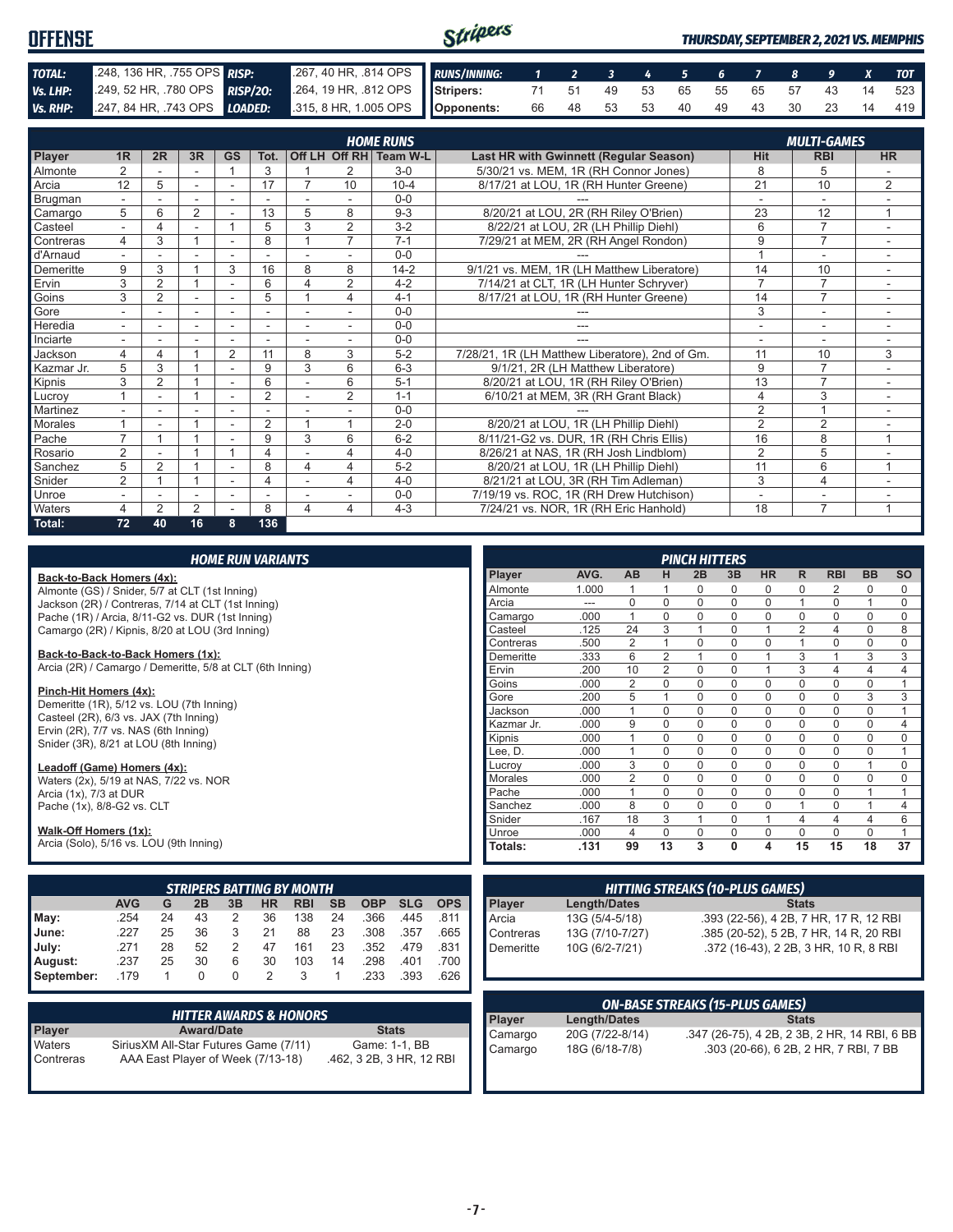### **17 JOHAN CAMARGO** *- INF - 27 YRS - PANAMA CITY, PANAMA*

*SEASON WITH GWN:*.300, 13 HR, 48 RBI, 0 SB, .875 OPS *HIT STREAK:* -1G (0-4)

#### *9/1 vs. MEM:* 0-4 *SERIES:* .000 (0-4)

- **• Leaderboard:** Entering 9/2, ranks among Triple-A East top 10 in batting (5th, .300), runs (7th, 58), OBP (8th, .375), total bases (T-8th, 155), hits (9th, 93).
- **• 2021 with GWN: 5/8 at CLT:** Notched first career multi-HR game (2-for-4, 2 HR, 2 RBI) ... **6/5 vs. JAX:** Started 5-4-3 triple play, GWN's first since 5/28/19 at TOL ... **6/18-7/8:** Posted 18G on-base streak (.303, 20-for-66, 6 2B, 2 HR, 9 R, 7 RBI, 7 BB) ... **7/18 at CLT:** Hit a 2-out, 2-run HR (#8) in 9th for a 12-11 lead (GWN had trailed 11-3) ... **7/30 at MEM:** Tallied season-high 4 RBI (2-for-4, 2B, HR #9) in 8-7 win ... **7/22-8/14:** Posted team-best 20G on-base streak (.347, 26-for-75, 4 2B, 2 3B, 2 HR, 14 R, 14 RBI, 6 BB, .924 OPS).
- **• Gwinnett Career:** Has hits in 103 of 138G (74.6%) since 2017, batting .319 (169 for-530, 34 2B, 4 3B, 22 HR, 91 R, 90 RBI, 1 SB, .906 OPS).
- **• 2021 with ATL:** In 6 stints with the Braves, batting .000 (0-for-16, 1 R) in 15G.
- **• 2020:** Made Braves' Opening Day roster and batted .200 (8 2B, 4 HR, 16 R, 9 RBI) in 35G ... Added to the NLCS roster in place of injured Adam Duvall prior to Game 2 and played in 4G (.250, 2-for-8, 1 2B, 1 RBI).
- **• Acquired:** NDFA (7/2/10) out of Panama City, Panama.
- **• MLB Career:** .257, 68 2B, 4 3B, 34 HR, 144 RBI, 2 SB in 364G with Atlanta (2017- 21) ... Played in 2018 and 2020 Postseasons (.087, 1 2B, 1 RBI in 8G).

### **9 RYAN CASTEEL** *- 1B/C - 30 YRS - CHATTANOOGA, TN*

*SEASON WITH GWN:*.237, 5 HR, 21 RBI, 0 SB, .741 OPS *HIT STREAK:* -2G (0-2) *9/1 vs. MEM:*PH, 0-1 *SERIES:* .000 (0-1)

- **• 2021 with GWN: 5/15-5/18:** Had 6 RBI in 3G span, including 5/15 vs. LOU (1 for-2, GW 3-run 2B, 3 RBI) and 5/16 vs. LOU (1-for-3, HR, 2 RBI) ... **6/2 vs. JAX:** Notched pinch-hit 2-run double ... **6/3 vs. JAX:** Hit pinch-hit 2-run HR (#2) ... **6/24 at NOR:** Crushed game-winning grand slam (#3) in 6-2 victory (1-for-4, 4 RBI), his 2nd career slam (first since 7/20/13 with Adv-A Modesto) ... **8/8-G2 vs. CLT:** Homered for the first time since 6/24 (#4), a decisive 2-run shot in 8-2 victory.
- **• 2020:** Was not on the Braves' 60-man player pool ... Did not play.
- **• 2019:** Played 118G with Double-A Mississippi, batting .263 (21 2B, 2 3B, 21 HR, 73 RBI, .811 OPS) ... Ranked 2nd in the Southern League in homers and RBI, 3rd in slugging (.477) ... Was his 2nd career 20-homer season (hit 22 in 2013).
- **• Acquired:** MiLB FA (3/14/21) ... Originally Colorado's 17th-round pick in 2010 out of Cleveland State Community College (Cleveland, TN).

# **24 WILLIAM CONTRERAS** *- C - 23 YRS - PUERTO CABELLO, VZ*

*SEASON WITH GWN:*.298, 8 HR, 28 RBI, 0 SB, .908 OPS *HIT STREAK:* -2G (0-5)

- *9/1 vs. MEM:* 0-3 *SERIES:* .000 (0-3) **• 2021 with GWN: 7/13-7/18:** Named Triple-A East Player of the Week (.462, 12 for-26, 3 2B, 3 HR, 7 R, 12 RBI, 1.440 OPS) ... **7/10-7/27:** Posted a 13G hitting streak, tied for GWN's longest this year (.385, 20-for-52, 5 2B, 7 HR, 14 R, 20 RBI, 1.333 OPS) ... **7/8-7/31:** In his first 19 Triple-A games, ranked among Triple-A East top 5 in RBI (1st, 23), HR (T-1st, 8), SLG (2nd, .757), TB (3rd, 53), XBH (T-3rd, 13), OPS (4th, 1.152), and R (T-5th, 17) ... **8/25 at NAS:** Delivered game-winning RBI single in 10th for 5-4 win (2-for-4, R, RBI).
- **• 2021 with ATL:** In 2 stints (5/2-7/7, 8/21-8/23), batting .196 (29-for-148, 3 2B, 1 3B, 7 HR, 16 R, 21 RBI, .649 OPS) in 46G.
- **• 2020:** Spent most of the year at the Alternate Training Site at Coolray Field ... Recalled by Atlanta for MLB debut on 7/24 ... Hit .400 (4-for-10, 1 2B, 1 RBI) in 4G.
- **• Bloodlines:** Older brother is Chicago Cubs' C Willson Contreras.
- **• Acquired:** NDFA (2/1/15) out of Puerto Cabello, Venezuela.
- **• MLB Career:** .209, 4 2B, 1 3B, 7 HR, 22 RBI, 0 SB in 50G with Atlanta (2020-21).

### **12 TRAVIS DEMERITTE** *- OF - 26 YRS - NEW YORK, NY*

- *SEASON WITH GWN:*.305, 16 HR, 43 RBI, 6 SB, 1.021 OPS *HIT STREAK:* 1G (2-3) *9/1 vs. MEM:*2-3, HR, 2 R, RBI *SERIES:* .667 (2-3), HR, RBI **• 2021 with GWN: Since coming off the IL on 7/13, ranks T-9th in Triple-A East in HR (10), batting .303 (33-for-109, 2 2B, 24 R, 28 RBI, 5 SB, .968 OPS) in 31G** ... **5/4 at CLT:** Tallied 5 RBI (3-for-6, HR) to set GWN Opening Night record ... **6/2-7/21:** Posted 10G hitting streak (.372, 16-for-43, 2 2B, 3 HR, 10 R, 8 RBI,
- 1.041 OPS) ... **6/10-7/10:** Was on the Injured List ... **7/17-7/25:** Hit 3 grand slams in 7G span (7/17 at CLT, 7/23 vs. NOR, 7/25 vs. NOR), raising his career total to 6 (4 with GWN) ... **7/18 at CLT:** Notched season-high 4 hits (4-for-5, 3 R, 2 RBI, SB)
- ... **7/27 at MEM:** Homered for 3rd straight game, GW solo blast (#12) in 1-0 win ... **8/21 at LOU:** Matched a season high with 4 hits (4-for-4, 3-run HR, 2 R, 4 RBI). **• Gwinnett Career:** Has reached base in 136 of 154G (88.3%) since 2019, batting
- .293 (154-for-526, 39 2B, 2 3B, 36 HR, 110 R, 116 RBI, 10 SB, .972 OPS). **• 2020:** Hit .172 with 1 2B, 4 RBI in 18G with Detroit ... DFA'd on 2/5/21.
- **• 2019:** Made his Triple-A debut with Gwinnett and was an IL All-Star (.286, 20 HR, 73 RBI, .944 OPS in 96G) ... Has 1 of the 9 20-HR seasons in GWN history Traded to Detroit on 7/31, made his MLB debut (.225, 3 HR, 10 RBI in 48G).
- **• Acquired:** Off Waivers from Detroit (2/12/21) ... Originally Texas' 1st-round pick (30th overall) in 2013 out of Winder-Barrow High School (Winder, GA).
- **• MLB Career:** .217, 8 2B, 2 3B, 3 HR, 14 RBI, 3 SB with Detroit (2019-20).

## **18 PHILLIP ERVIN** *- OF - 29 YRS - MOBILE, AL*

*SEASON WITH GWN:*.196, 6 HR, 25 RBI, 11 SB, .633 OPS *HIT STREAK:* -1G (0-2) *9/1 vs. MEM:*DNP *SERIES:* .--- (0-0)

- **• 2021 with GWN: 6/2 vs. JAX:** Hit decisive 3-run HR (#1) and tallied season-high 4 RBI (1-for-4, R) ... **6/13 at MEM:** Belted game-tying 2-run HR (#2) with 2 outs in the 9th of an eventual 7-6 loss (1-for-3, 1 R, 2 RBI) ... **7/7 vs. NAS:** Clubbed game-tying 2-run pinch-hit HR (#5, 1-for-1, 2 RBI) ... **8/1 at MEM:** Lined GWRBI single with 2 outs in 9th inning in 4-2 win (1-for-2, RBI).
- **• 2020:** Between Cincinnati and Seattle, hit .149 with 3 2B, 4 RBI, 1 SB in 37G ... DFA'd by the Reds (8/28), Mariners (12/16), and Chicago Cubs (2/20/21).
- **• Acquired:** Off waivers from the Chicago Cubs (2/22/21) ... Originally Cincinnati's 1st-round pick (27th overall) in 2013 out of Samford University (Homewood, AL).
- **• MLB Career:** .247, 26 2B, 8 3B, 17 HR, 68 RBI, 15 SB in 237G with CIN, SEA (2017-20) ... Talled 7 of his 8 career triples in 2019 (ranked 7th in NL).

#### **8 RYAN GOINS** *- INF - 33 YRS - TEMPLE, TX SEASON WITH GWN:*.238, 5 HR, 31 RBI, 2 SB, .661 OPS *HIT STREAK:* -1G (0-3)

*9/1 vs. MEM:*0-3 *SERIES:* .000 (0-3)

- **• 2021 with GWN: 5/4 at CLT:** Hit Gwinnett's first HR of the season (solo, 2-for-5, RBI) ... **5/12 vs. LOU:** Set season highs for hits (3-for-4) and RBI (3) ... **6/18-6/29:** Posted season-best 8G hitting streak (.400, 10-for-25, 1 2B, 3 R, 6 RBI) ... **7/4 at DUR:** Homered for the first time since Opening Night (2-run, #2, 1-for-4, 2 RBI) ... **8/13 vs. DUR:** Clubbed 2-run HR (#4) in 8th inning for decisive runs in 6-4 victory (2-for-4, 2 R, 2 RBI) ... **8/6-8/17:** In his first 8G since returning from the Olympics, hit .304 (7-for-23, 3 HR, 5 R, 6 RBI, .987 OPS).
- **• Tokyo Olympics:** Was on GWN's Temporary Inactive List while playing for Mexico in this year's Olympics ... Hit .250 (1-for-4, R, RBI) in 2G (MEX went 0-3).
- **• Triple-A Career:** Has played for BUF (2013-16), LHV (2018), CLT (2019), and GWN (2021) ... Was teammates with MGR Matt Tuiasosopo in 2014 with BUF.
- **• 2020:** Played in 14G with the Chicago White Sox, batting .000 (0-for-9, 4 R) ... Spent most of the year at the Alternate Training Site in Schaumburg, IL.
- **• Acquired:** MiLB FA (2/25/21) ... Originally Toronto's 4th-round pick in 2009 out of Dallas Baptist University (Dallas, TX).
- **• MLB Career:** .228, 71 2B, 12 3B, 22 HR, 158 RBI in 555G with TOR, KC, CWS (2013-20) ... Played for TOR in 2015-16 Postseasons (.146, 1 HR, 5 RBI in 14G).

### **5 TERRANCE GORE** *- OF - 30 YRS - MACON, GA*

*SEASON WITH GWN:*.250, 0 HR, 1 RBI, 16 SB, .785 OPS *HIT STREAK:* -2G (0-5) *9/1 vs. MEM:*DNP *SERIES:* .--- (0-0)

- **• 2021 with GWN:** Is 16-for-19 (84.2%) in stolen base attempts, including a pair of 2-steal games (5/18 at NAS, 6/18 vs. NAS) ... **6/9-G2 at MEM:** Stole 3rd and scored winning run in 8th inning of 3-1 victory ... **7/10 vs. NAS:** Notched seasonhigh 3 hits (3-for-3, 2B, R).
- **• 2020:** Logged 2G in his lone season with the Los Angeles Dodgers (0 PA).
- **• Acquired:** MiLB FA (2/18/21) ... Originally Kansas City's 20th-round pick in 2011 out of Gulf Coast Community College (Panama City, FL).
- **• MLB Career:** .224, 2 2B, 1 3B, 0 HR, 1 RBI, 40 SB in 102G with KC, CHC, LAD (2014-20) ... Played in the Postseason with KC (2014-15) and CHC (2018), going 0-for-2 with 3 R, 5 SB ... Won World Series with the Royals in 2015.

### **4 SEAN KAZMAR JR.** *- INF - 37 YRS - VALDOSTA, GA*

*SEASON WITH GWN:*.233, 9 HR, 26 RBI, 3 SB, .686 OPS *HIT STREAK:* 4G (5-14)

- *9/1 vs. MEM:*2-3, HR, R, 2 RBI *SERIES:* .667 (2-3), HR, 2 RBI **• Gwinnett Career:** Batting .265 (670-for-2525, 136 2B, 12 3B, 46 HR, 306 R, 296 RBI, 26 SB) in 737G over 8 seasons ... Leads in career G, AB, H, TB (968), 2B, R, RBI ... Ranks 2nd in career 3B (12) ... Ranks 3rd in career HR (46).
- **• Braves Records:** Owns Atlanta Braves Triple-A records for career hits (passed Larry Whisenton's 657 on 7/31 at MEM) and at-bats (passed Chico Ruiz's 2,510 on 8/22 at LOU) ... Is 2nd in doubles (136), 3rd in games (737), 4th in RBI (296).
- **• 2021 with GWN: 5/25 vs. MEM:** Lined a walk-off single in the 9th for a 2-1 win, his first career walk-off RBI with GWN ... **7/8-G1 vs. NAS:** Passed Joey Terdoslavich for 3rd on GWN career HR list (#42, 1-for-3, 2 RBI) ... **7/22 vs. NOR:** Passed Damon Hollins for 2nd on ATL Triple-A hits list (#649, 2-for-3, HR, 2 RBI) ... **7/28 at MEM:** Notched his 999th and 1,000th career Triple-A hits (2-for-5, R) ... **9/1 vs. MEM:** Hit game-winning 2-run HR (#9) in 7th for 3-2 victory (2-for-3, 2 RBI).
- **• 2021 with ATL:** Contract selected on 4/17, has spent 2 stints with Atlanta (4/17- 4/23, 5/4-5/7), going 0-for-2 ... Pinch hit on 4/17 at the Chicago Cubs, marking his first MLB appearance in 4,589 days since 9/23/08 with San Diego ... The last player with a bigger gap between MLB appearances was Ralph Winegarner (13 years, 14 days between 6/23/36 with CLE and 7/7/49 with STL).
- **• Acquired:** MiLB FA (12/7/20) ... Originally San Diego's 5th-round pick in 2004 out of the College of Southern Nevada.
- **• MLB Career:** .195, 1 2B, 0 3B, 0 HR, 2 RBI in 22G with SD (2008), ATL (2021).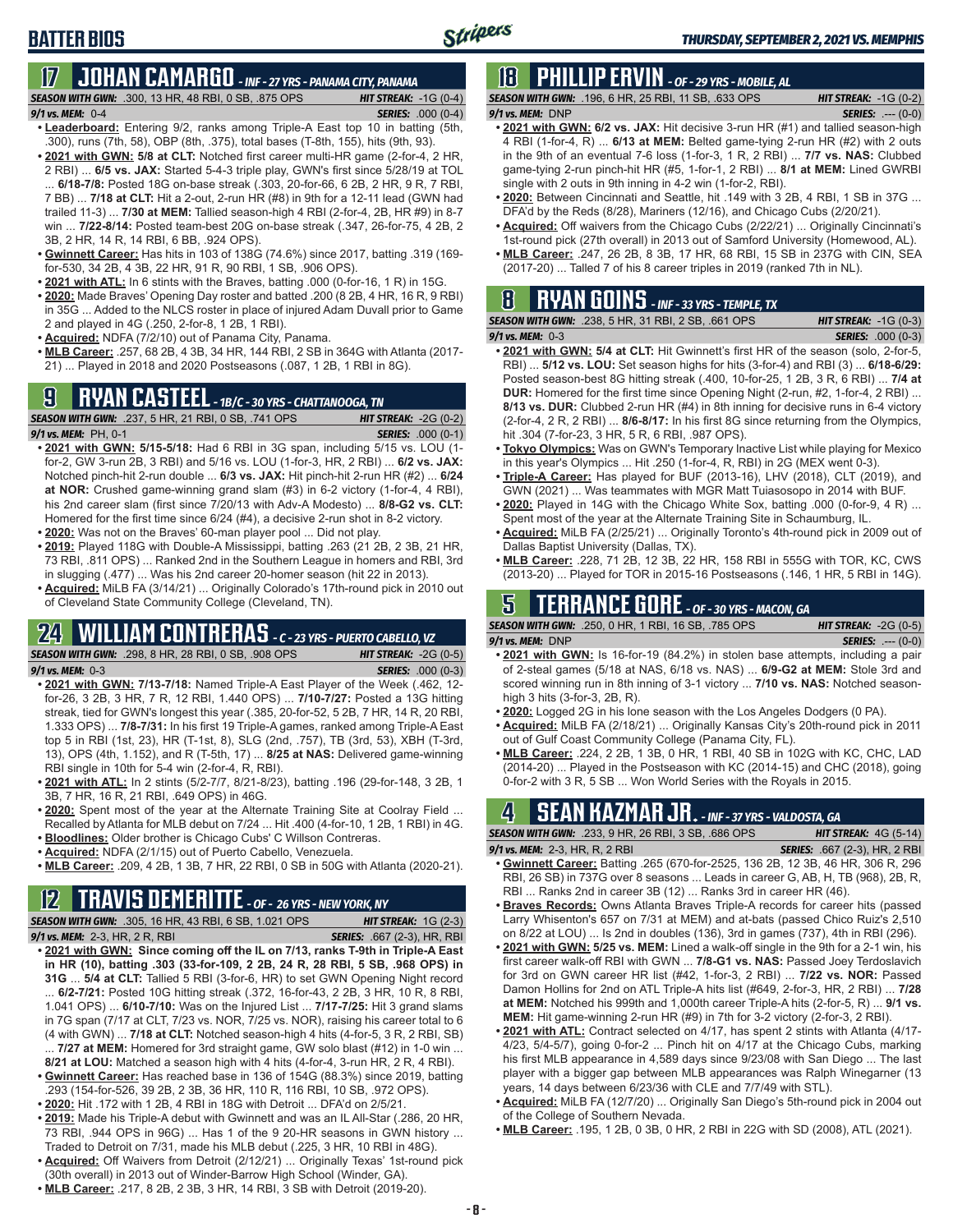## **BATTER BIOS**

## **22 JASON KIPNIS** *- INF - 34 YRS - NORTHBROOK, IL*

*SEASON WITH GWN:*.266, 6 HR, 21 RBI, 1 SB, .808 OPS *HIT STREAK:* 1G (1-4) *9/1 vs. MEM:*DNP *SERIES:* .--- (0-0)

- **• 2021 with GWN: 5/28 vs. MEM:** Belted decisive 3-run HR (#1, 2-for-3, 3 RBI) ... **6/16 at NAS:** Hit game-winning HR (#2), a 2-run shot (2-for-4,, 2 RBI) ... **7/6-7/16:** Had 5 multi-hit efforts in 9G, batting .350 (14-for-40, 3 2B, 1 3B, 2 HR, 8 R, 10 RBI, .991 OPS) ... **7/14 at CLT:** Fell triple shy of the cycle (3-for-5, 2B, HR, 3 R, 2 RBI).
- **• 2020:** In his lone season with the Chicago Cubs, hit .237 (8 2B, 1 3B, 3 HR, 16 RBI, 1 SB) in 44G ... Played in 2G during the Postseason (0-for-3, 1 BB, 1 SO) ... Elected Free Agency on 10/28.
- **• Acquired:** MiLB FA (3/29/21) ... Originally Cleveland's 2nd-round pick in 2009 out of Arizona State University (Tempe, AZ).
- **• MLB Career:** .260, 260 2B, 24 3B, 126 HR, 545 RBI, 136 SB in 1,165G with CLE, CHC (2011-20) ... Was 2-time AL All-Star with the Indians (2013, 2015) ... Hit .192 (3 2B, 1 3B, 4 HR, 9 RBI) in 26G during the Postseason with CLE (2013, 2016-18) and CHC (2020).

# **20 JONATHAN MORALES** *- C - 26 YRS - ARROYO, PUERTO RICO*

*SEASON WITH GWN:*.162, 2 HR, 11 RBI, 0 SB, .420 OPS *HIT STREAK:* -1G (0-3) *9/1 vs. MEM:*DNP *SERIES:* .--- (0-0)

- **• 2021 with GWN: 5/7 at CLT:** Tied his single-game career high with 5 RBI, going 2-for-6 with a 3-run HR (#1) in the 9th ... **8/6 vs. CLT:** Hit a 2-out walk-off single in 11th inning for 4-3 win (2nd career walk-off with GWN, last on 7/21/18 vs. PAW) 8/20 at LOU: Went 4-for-4 (2B, HR, 2 R, 3 RBI), his most hits in a game since 8/13/16 with Class-A Rome at Hickory (career-best 5-for-5).
- **• 2020:** Spent entire year at Braves Alternate Training Site in Gwinnett (no MLB debut) ... Played for Caguas of the Puerto Rican Winter League (.394, 3 HR, 9 RBI in 13G), earning PWL Postseason All-Star honors.
- **• 2019:** Hit .240 (13 2B, 2 HR, 27 R, 25 RBI) in 80G between Double-A Mississippi and Gwinnett ... Logged 1 game during the IL Playoffs (0-for-1, BB).
- **• Acquired:** Braves' 25th-round pick in 2015 out of Miami-Dade CC.

### **15 CRISTIAN PACHE** *- OF - 22 YRS - SANTO DOMINGO CENTRO, D.R.*

#### *SEASON WITH GWN:*.262, 9 HR, 33 RBI, 8 SB, .768 OPS *HIT STREAK:* 3G (4-11) *9/1 vs. MEM:* 1-3, BB, SB *SERIES:* .333 (1-3), SB

- **• MLB.com Prospect Ranks:** #1 (Braves Top 30), #40 (Top 100).
- **• 2021 with GWN: Ranks eighth in Triple-A East in batting since 8/1, hitting .321 (25-for-78, 6 2B, 3 HR, 12 R, 11 RBI, 4 SB, .904 OPS) in 21G** ... **5/29- 6/1:** Assigned to rehab (right hamstring inflammation), played 1G before being activated/optioned on 6/2 ... **6/5 vs. JAX:** Went 3-for-6 with 2 doubles, including game-tying 2-run double in 9th ... **6/10 at MEM:** Tallied first career multi-HR game (3-for-5, 2 HR, 3 R, 4 RBI) ... **6/30 at DUR:** Notched last-at-bat GWRBI single in 9th for 2-1 win (2-for-3, 2B, RBI) ... **7/21 vs. NOR:** Homered in both games of a DH (#3-4, 2-for-6, 2 R, 2 RBI) ... **7/8-7/28:** Hit .286 (18-for-63, 1 2B, 4 HR, 16 R, 11 RBI, 3 SB, .858 OPS) in 17G ... **8/11 vs. DUR:** Went 4-for-6 with 5 RBI in a DH sweep, tallying 2 HR (#8-9) and delivering 2-out walk-off single in G1 (won 4-3).
- **• 2021 with ATL:** On Atlanta's Opening Day roster for the first time ... Hit .111 (3 2B, 1 HR, 6 R, 4 RBI) in 22G ... Placed on IL twice, on 4/14 and 5/14.
- **• 2020:** Spent most of the year at the Alternate Training Site ... Made his MLB debut on 8/21 vs. Philadelphia (1-for-4) ... Played just 2G during regular season (.250) ... Also made MLB Postseason debut (.182, 1 2B, 1 HR, 4 R, 4 RBI in 12G).
- **• 2019:** Between Mississippi (104G) and Gwinnett (26G), hit .277 (36 2B, 9 3B, 12 HR, 63 R, 61 RBI, 8 SB, .802 OPS) in 130G ... Named a Southern League Postseason All-Star and MLB All-Star Futures Game participant.
- **• Acquired:** NDFA (7/4/15) out of Santo Domingo Centro, D.R.
- **• MLB Career:** .119, 3 2B, 0 3B, 1 HR, 4 RBI, 0 SB in 24G with Atlanta (2020-21).

### **2 YOLMER SANCHEZ** *- INF - 29 YRS - MARACAY, VENEZUELA*

*SEASON WITH GWN:*.212, 8 HR, 28 RBI, 4 SB, .651 OPS *HIT STREAK:* -3G (0-6) *9/1 vs. MEM:*0-2, BB *SERIES:* .000 (0-2)

- 
- **• 2021 with GWN: Batting .272 (25-for-92, 1 2B, 1 3B, 7 HR, 15 R, 15 RBI, .866 OPS) in 29G since 7/22** ... **5/7 at CLT:** Went 3-for-5 (3 R, 3 RBI) with GWN's first triple of the year ... **6/9-G2 at MEM:** Stole home as part of a double-steal with Drew Waters, scored tying run in 3-1 win (1-for-2, R, SB) ... **7/30 at MEM:** Recorded 2nd career multi-HR game (1st since 5/2/15, CLT vs. SWB), hitting 2 solo shots (#4-5) including GW blast in 8th for 8-7 win (2-for-3, 3 R, 2 RBI) ... **8/26 at NAS:** Fell a homer shy of the cycle (3-for-4, 2B, 3B, RBI) in 2-1 win.
- **• 2020:** Played 11G with the Chicago White Sox, batting .313 (3 2B, 1 HR, 1 RBI, 1.164 OPS) ... Made his MLB Postseason debut in the ALWCS (1G, no at-bat).
- **• Acquired:** MiLB FA (3/31/21) ... Originally a NDFA with Chi. White Sox (5/29/09).
- **• MLB Career:** .245, 113 2B, 24 3B, 32 HR, 215 RBI, 30 SB in 657G with the Chi. White Sox (2014-20) ... Won an AL Gold Glove in 2019 (.987 FPCT at 2B).

## **26 TRAVIS SNIDER** *- OF/INF - 33 YRS - KIRKLAND, WA*

*SEASON WITH GWN:*.177, 4 HR, 14 RBI, 2 SB, .626 OPS *HIT STREAK:* -2G (0-4)

- *9/1 vs. MEM:* DNP *SERIES:* .--- (0-0) **• 2021 with GWN: 6/18 vs. NAS:** Homered (#2) as part of 6-run comeback in 8-7 win (1-for-3, 2 RBI) ... **7/15 at CLT:** Blasted go-ahead 2-run HR (#3) in 8th of 11-10 win (1-for-4, 2 RBI) ... **7/31 at MEM:** Delivered GW 2-run double in 2-1 win (1-for-4, 2 RBI) ... **8/21 at LOU:** Belted pinch-hit 3-run HR (#4).
- **• 2020:** Signed by Miami on 7/24 and reported to the Marlins' Alternate Training Site in Jupiter, FL, but was released on 8/27 and did not reach the Majors.
- **• 2019:** Played for Triple-A Reno in Arizona's system (.294, 22 2B, 4 3B, 11 HR, 41 RBI, 3 SB, .899 OPS in 93G).
- **• Acquired:** MiLB FA (2/26/21) ... Originally Toronto's 1st-round pick (14th overall) in 2006 out of Henry M. Jackson High School (Mill Creek, WA).
- **• MLB Career:** .244, 100 2B, 7 3B, 54 HR, 212 RBI, 22 SB in 630G with TOR, PIT, BAL (2008-15) ... Played for PIT in Postseason from 2013-15 (1-for-4 in 3G).

### **11 Drew WATERS** *- OF - 22 YRS - ATLANTA, GA*

|                      | <b>SEASON WITH GWN: .235. 8 HR. 31 RBI. 22 SB. .709 OPS</b> | <b>HIT STREAK:</b> $-1G(0-4)$ |
|----------------------|-------------------------------------------------------------|-------------------------------|
| $9/1$ vs. MEM: $0-4$ |                                                             | <b>SERIES:</b> .000 (0-4)     |

- **• Leaderboard:** Entering 9/2, ranks among Triple-A East top 10 in stolen bases (T-5th, 22).
- **• MLB.com Prospect Ranks:** #3 (Braves Top 30), #83 (Top 100 Prospects).
- **• 2021 with GWN: 5/15-6/10:** Hit .316 (25-for-79, 4 2B, 3 HR, 16 R, 9 RBI, 6 SB, .906 OPS) in 21G ... **5/18 at NAS:** Recorded first career multi-HR game (3-for-5, 2 HR, 3 RBI) and became the first GWN player to homer from both sides of the plate since Mel Rojas Jr. (7/7/16 at CLT) ... **5/19 at NAS:** Fell a triple shy of the cycle in first 4-hit game at Triple-A (4-for-5, 2B, HR, 2 R, 2 RBI, 2 SB) ... **6/9-G2 at MEM:** Lined RBI single in 8th (2-for-3, R, RBI) for last-at-bat 3-1 win ... **7/2-7/18:** Posted 13G on-base streak (.357, 20-for-56, 8 2B, 1 3B, 2 HR, 14 R, 10 RBI, 4 SB) ... **7/1-7/31:** Led Triple-A East in XBH with 17, batting .301 (31-for-103, 11 2B, 1 3B, 5 HR, 23 R, 17 RBI, 5 SB, .924 OPS) in 24G.
- **• Futures Game:** Played for the NL Team in the 2021 SiriusXM All-Star Futures Game on 7/11 at Coors Field (1-for-1, BB) ... Was the 7th active Gwinnett player selected to the game (1st since RHP Touki Toussaint in 2018).
- **• 2020:** Spent entire year at Braves Alternate Site in Gwinnett (no MLB debut).
- **• 2019:** Hit .309 (40 2B, 9 3B, 7 HR, 80 R, 52 RBI, 16 SB) in 134G with Double-A Mississippi and Gwinnett ... Won Southern League Batting Title (.319, best in MIS history) and Most Valuable Player (1st in MIS history) ... Ranked among MiLB top 5 in doubles (T-3rd, 40) and hits (5th, 163).
- **• Acquired:** Braves' 2nd-round pick in 2017 out of Etowah High School (Woodstock, GA) ... Named Gatorade Georgia Baseball Player of the Year in 2017.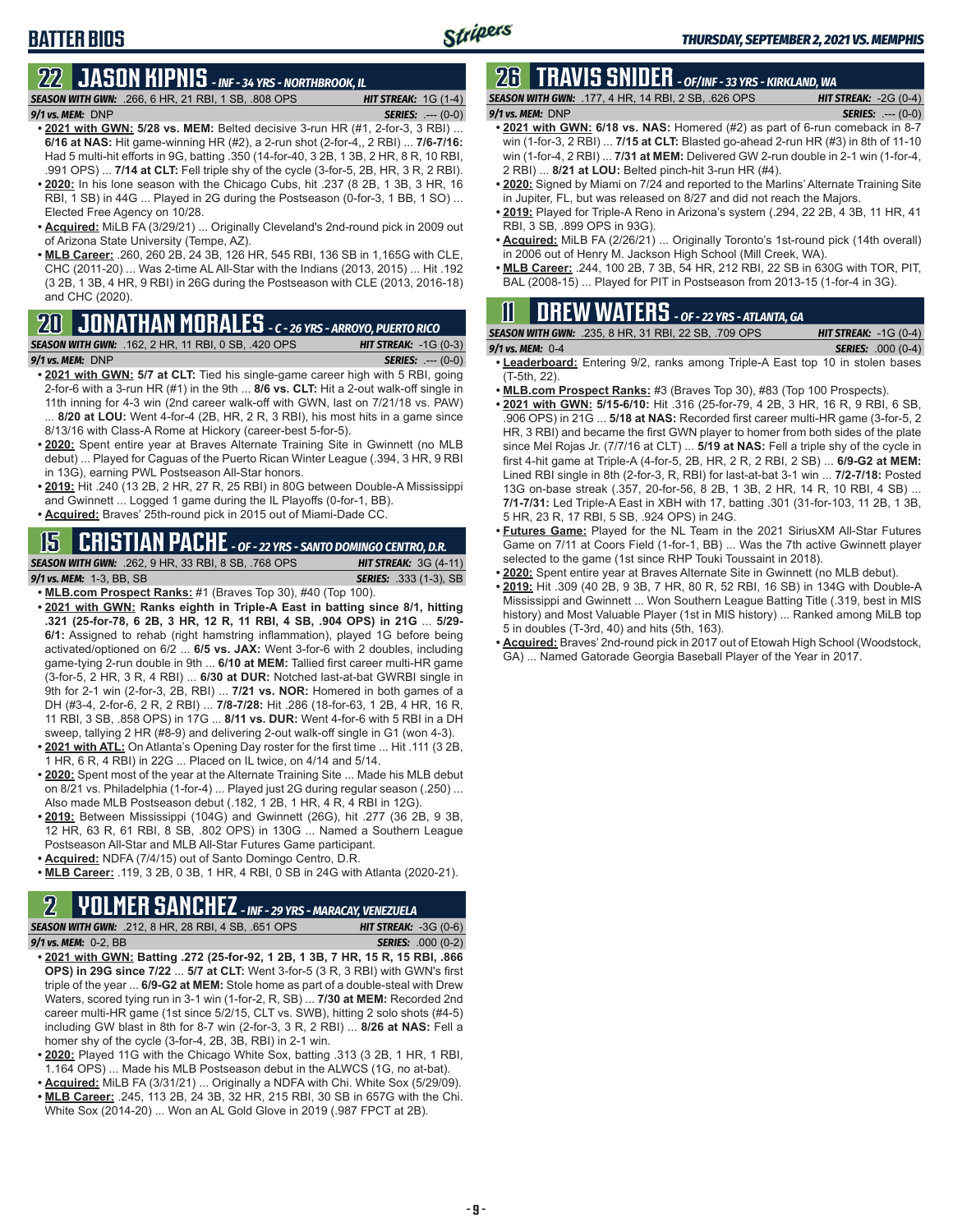### **SEASON SUMMARY**



### **TEAM HIGHS & LOWS**

| <b>OFFENSE:</b>                                                                     |  |
|-------------------------------------------------------------------------------------|--|
|                                                                                     |  |
|                                                                                     |  |
|                                                                                     |  |
|                                                                                     |  |
|                                                                                     |  |
|                                                                                     |  |
|                                                                                     |  |
|                                                                                     |  |
|                                                                                     |  |
|                                                                                     |  |
|                                                                                     |  |
|                                                                                     |  |
|                                                                                     |  |
|                                                                                     |  |
|                                                                                     |  |
|                                                                                     |  |
| <b>PITCHING:</b>                                                                    |  |
| <b>DEFENSE:</b><br>Most Double Plays Turned, Game  3 (6x, last: 8/21 at Louisville) |  |

## Most Caught Stealing, Game .............................................. 2 (8/8-G1 vs. Charlotte)

### **TEAM MISCELLANEOUS**

| Largest Blown Lead (Loss) 3 Runs (4x, last: 8/6 vs. Charlotte, 5-2, 6-10) |
|---------------------------------------------------------------------------|
|                                                                           |
|                                                                           |
|                                                                           |
|                                                                           |
|                                                                           |
|                                                                           |
|                                                                           |
|                                                                           |
|                                                                           |

### **INDIVIDUAL HIGHS & LOWS**

| <b>HITTING (GAME):</b> |  |
|------------------------|--|
|                        |  |
|                        |  |
|                        |  |
|                        |  |
|                        |  |
|                        |  |
|                        |  |
|                        |  |
|                        |  |
|                        |  |
|                        |  |
|                        |  |
|                        |  |
|                        |  |

#### **PITCHING (GAME):**

#### **DEFENSE (GAME):**

### **STREAKS**

#### **OFFENSIVE (LONGEST IN 2021 ONLY):**

#### **PITCHING (LONGEST IN 2021 ONLY):**

| Consecutive Starts with Win3 Starts (2x, last: K. Wright, 8/13-Current) |
|-------------------------------------------------------------------------|
|                                                                         |
|                                                                         |
| Consecutive Quality Starts 3 Starts (2x, last: Muller, 8/18-Current)    |
|                                                                         |

### **LAST TIME IT HAPPENED (GWINNETT REGULAR-SEASON HISTORY)**

#### **INDIVIDUAL OFFENSE:**

| Homers, Both Sides of Plate Drew Waters (5/18/21 at Nashville)             |
|----------------------------------------------------------------------------|
|                                                                            |
|                                                                            |
| Back-to-Back-to-Back Homers  Arcia/Camargo/Demeritte (5/8/21 at Charlotte) |
|                                                                            |
|                                                                            |
|                                                                            |
|                                                                            |
|                                                                            |
|                                                                            |
|                                                                            |
|                                                                            |
|                                                                            |
|                                                                            |
|                                                                            |
|                                                                            |
|                                                                            |

| טאווחט ווידע באטשעו שמו                                                       |  |
|-------------------------------------------------------------------------------|--|
|                                                                               |  |
| 9.0-Inning No-Hitter (Solo)Todd Redmond (5/28/10 at Louisville)               |  |
| 9.0-Inning No-Hitter (Comb.)Wooten/Marksberry/Ramirez (6/30/16 at Louisville) |  |
|                                                                               |  |
|                                                                               |  |
| 7 Consecutive Starts with Win Bryse Wilson (7/21/19-5/6/21)                   |  |
| 21 Consecutive Saves Converted Jairo Asencio (9/6/09-8/8/11)                  |  |
| 25.0-Inning Scoreless Streak Stephen Marek, 25.1 IP (6/6/10-8/2/10)           |  |
|                                                                               |  |

#### **TEAM OFFENSE:**

| <b>TEAM PITCHING:</b> |                                                                    |
|-----------------------|--------------------------------------------------------------------|
|                       |                                                                    |
| <b>TEAM DEFENSE:</b>  | Turn a Triple Play 6/5/21 vs. Jacksonville (Camargo-Kipnis-Snider) |

## **TEAM MISCELLANEOUS:**<br>18-Run Margin of Victory....

| 21-Run Margin of Defeat…………………………………7/13/12 at Louisville (Lost 1-22) |
|-----------------------------------------------------------------------|